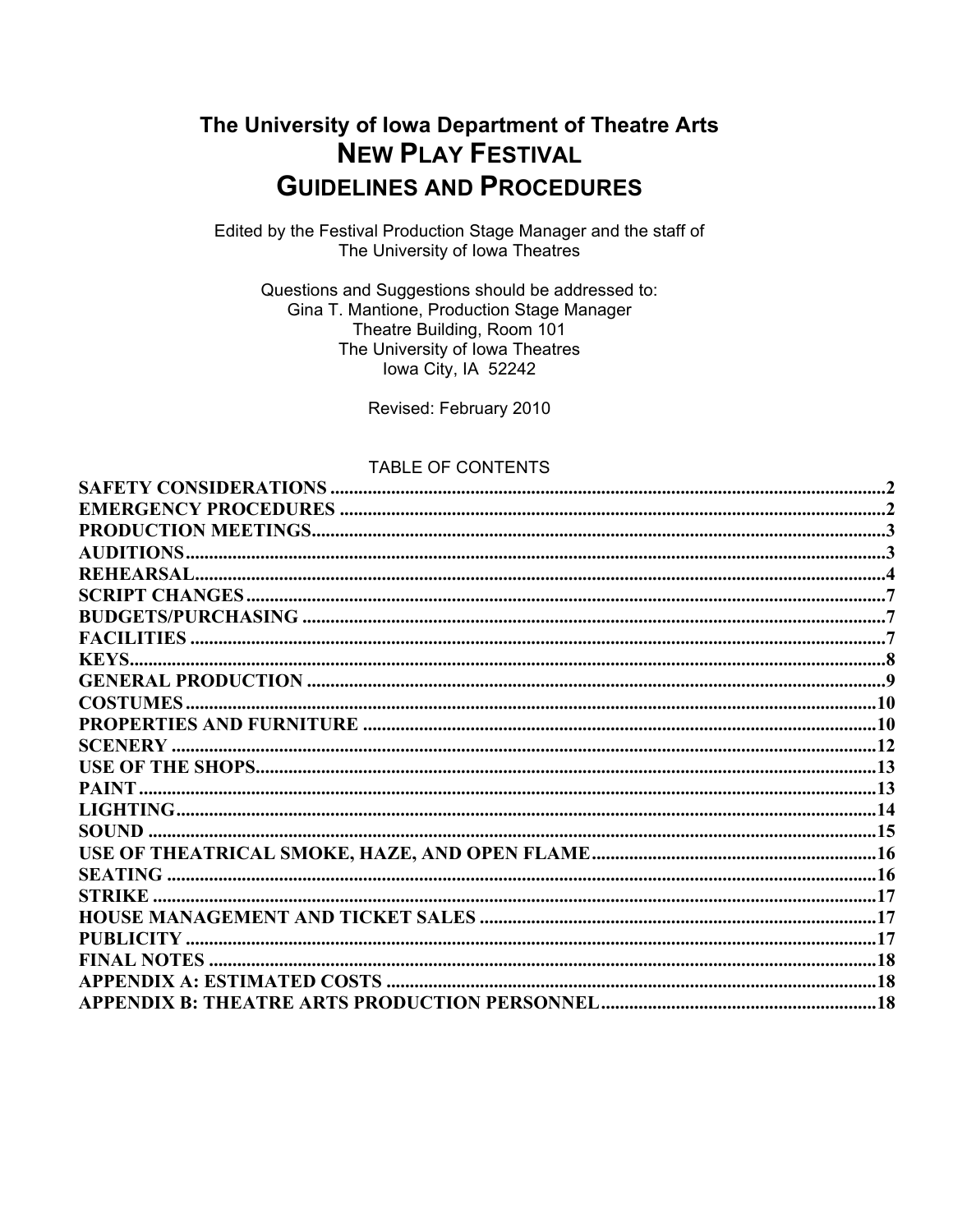# **SAFETY CONSIDERATIONS**

- ♦ In all our work **SAFETY IS A PRIORITY AT ALL TIMES**. Your production must be scheduled and executed with due care for the well being of all persons working and observing the work (or, indeed, just walking by) and of our theatre building and its equipment. Theatre work of ALL kinds is hazardous and those who practice it often have the lives of their fellow workers and audience members in their hands.
- ♦ IT IS A POLICY OF THE DEPARTMENT OF THEATRE ARTS THAT: In the interest of the highest possible standards of safety in our shops and on our stages, any report of unsafe equipment, facilities, or practices shall be welcomed as a sign of conscientiousness and professional competence.
- ♦ In case of an emergency, accident, or any instance in which there is blood exposure, University Public Safety should be contacted by dialing 911. Because of liability issues, students who administer medical care do so at their own risk. Students should also make appropriate efforts to notify their supervisor. All accidents should be reported to the Main Office within 24 hours of the incident and any accidents occurring in the rehearsal setting should appear in the stage manager's nightly report.
- ♦ All students using departmental facilities and resources are expected to work in a safe and responsible manner. Report any unsafe elements or practices to the Production Stage Manager or to the appropriate shop. If any production staff member views any aspect of a production as unsafe, such equipment or action must be immediately remedied or eliminated.
- ♦ The department strongly recommends that students obtain personal heath insurance.

# **EMERGENCY PROCEDURES**

- ♦ Memorize the phone number for UNIVERSITY OFFICE OF PUBLIC SAFETY: 335-5022 and the universal emergency number 911. The department strongly recommends that the team leader discuss the division of responsibilities for emergencies with the production staff in advance.
- $\blacklozenge$  MEDICAL: The role of production staff in most medical emergencies is as a facilitator, not as someone qualified to administer medical assistance. In the event of a medical emergency or accident, call (or have someone call) the PUBLIC SAFETY OFFICE (see number above). They can summon emergency personnel to the building faster than you calling directly yourself can.
- ♦ FIRE: The Theatre Building is equipped with a fire alarm and (except in Mabie Theatre) with a sprinkler system. If the alarm sounds, you must evacuate the building immediately. The Department of Public Safety will automatically call the Fire Department. It may be possible to check quickly through the building, but an unwarranted delay in evacuating the audience could leave you and other theatre personnel liable in the event of injuries or death. The House Manager's main responsibility in the event of a fire should be to help in evacuating the audience from the theatre and from the building. Evacuation of dressing rooms and backstage personnel is performed by the production staff. If time and safety permit after evacuating the audience, check through the remainder of the building to evacuate other people who may be rehearsing or meeting. All students or other individuals involved in the Festival should meet in the parking lot outside of the North side of the building. The stage manager for each project shall be responsible for confirming that all members of their team have evacuated the building and notify emergency personnel of any missing people.
- ♦ POWER FAILURE: The theatres are equipped with emergency lighting, which should come on in the event of a power failure. It is advisable for someone to call the Public Safety Office about the situation.
- ♦ HIGH WINDS OR TORNADO: In most situations involving high winds or tornado, the safest course is to remain in the theatre. The lobby is one of the most hazardous places in the building.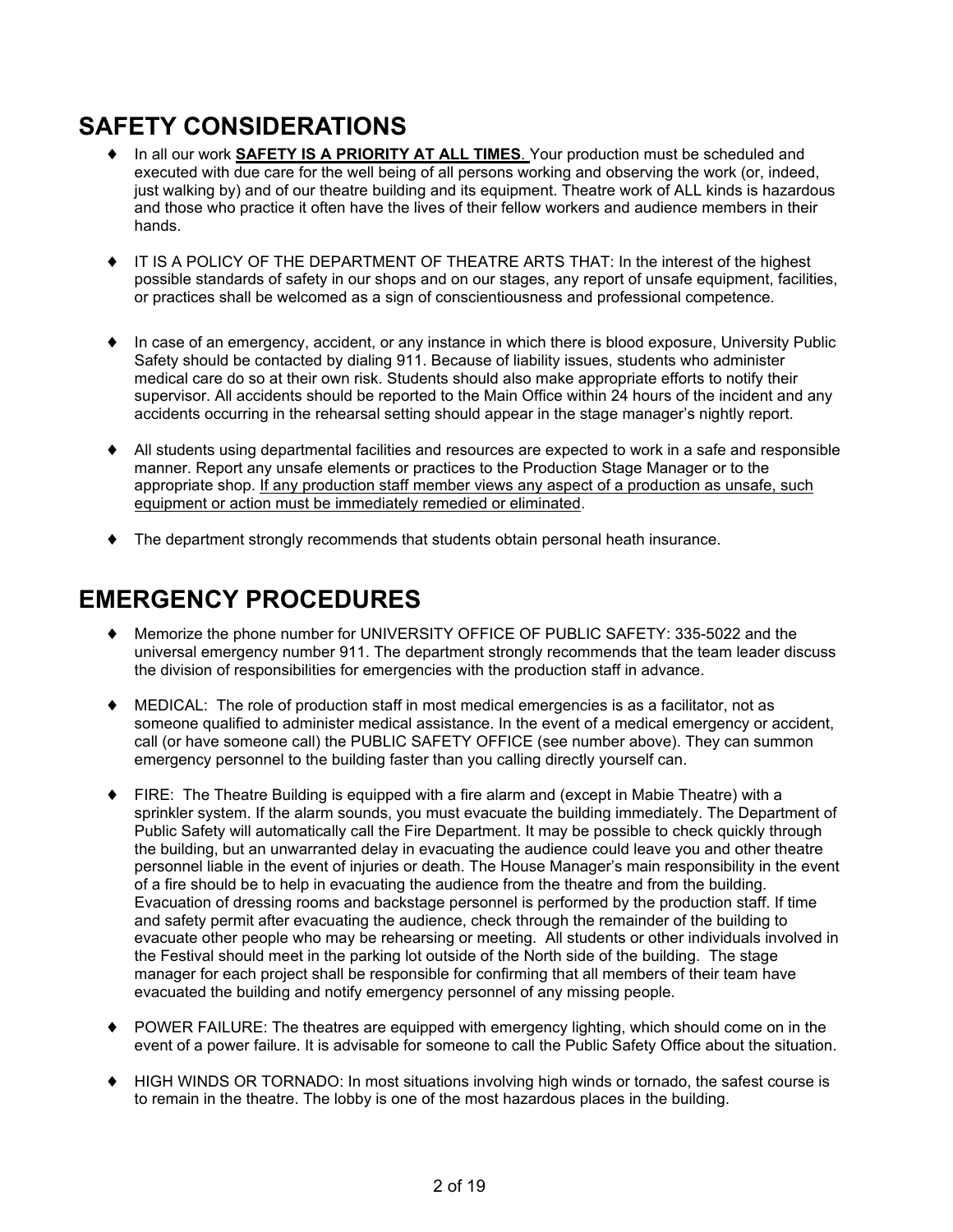## **PRODUCTION MEETINGS**

- $\blacklozenge$  The first organizational production meeting will be Friday, March  $5^{\text{th}}$  at 10:00a.m. in Theatre B. Team leaders for all productions, workshops, and readings are required to attend this meeting.
- $\blacklozenge$  General production meetings will begin Friday, March 26<sup>th</sup>, time TBD.
- The Team Leader (Playwright) and Stage Manager are required to attend all General production meetings. If the team leader cannot attend for reasons of class conflict or health emergency, the director may attend in his or her place.
- ♦ Failure of a team leader to attend a production meeting, or to have the director attend in his/her place in the event of class conflict or health emergency, will be reported to the faculty advisors and the Director of Theatre. The failure to attend may result in a penalty to the production, including but not limited to a specific reduction in production support.
- Each production is responsible for taking notes during these production meetings and emailing them to the Production Stage Manager. The PSM will then compile a master document and send it out to all personnel.
- Each production is expected to have a weekly artistic/production meeting to discuss issues that do not need to be reported in the General meeting. Production teams should invite their faculty advisors to attend those meetings at which their input and advice would be helpful.

## **AUDITIONS**

| ♦ Auditions will be held: | Saturday, March 6 <sup>th</sup> : 10a.m. - 1p.m. in Theatre B |
|---------------------------|---------------------------------------------------------------|
|                           | Sunday, March 7 <sup>th</sup> : 4-8p.m. in Theatre B          |
|                           | Monday, March $8^{th}$ callbacks $8:00 - 11:00$ p.m.          |
|                           | Tuesday, March $9^{th}$ : callbacks 6:00 – 10:00 p.m.         |
|                           | Wednesday, March $10^h$ : callbacks – 6:00 – 10:00 p.m.       |
|                           | Thursday, March $11^{th}$ : callbacks $-6.00 - 10.00$ p.m.    |
| Casting Session:          | Friday, March $12^{th}$ : 10:00a.m                            |

- 14 actor slots per half-hour session in the General Auditions.
- Each production will provide sides (up to 3) of 1-2 pages for the 'general' audition. Please strive for a mixture or male and female roles in the sides. Auditioners will be paired and given a scene from the selection (in rotation of all the shows).
- ♦ The PSM will contact all director/playwright teams to get preferences for callback days. These slots will be assigned not later than Saturday general auditions.
- ♦ *Casting Guidelines are based on several principles. (1) The Department encourages the casting of new actors. (2) We seek to conserve students' resources by examining quality and size of role rather than quantity. (3) We seek to encourage students to learn how to manage their time and abilities.*
- Auditions for University Theatre productions are open to everyone. For academic considerations, priority is given to theatre majors first, and then all other students of the University of Iowa. Members of the greater Iowa City community are also strongly encouraged to audition. There are many excellent roles available throughout the year and many non-majors and actors from the surrounding community are cast each season. Occasionally, professional guest actors will also be employed.
- Readings will invite actors to perform in the readings AFTER the productions have been cast.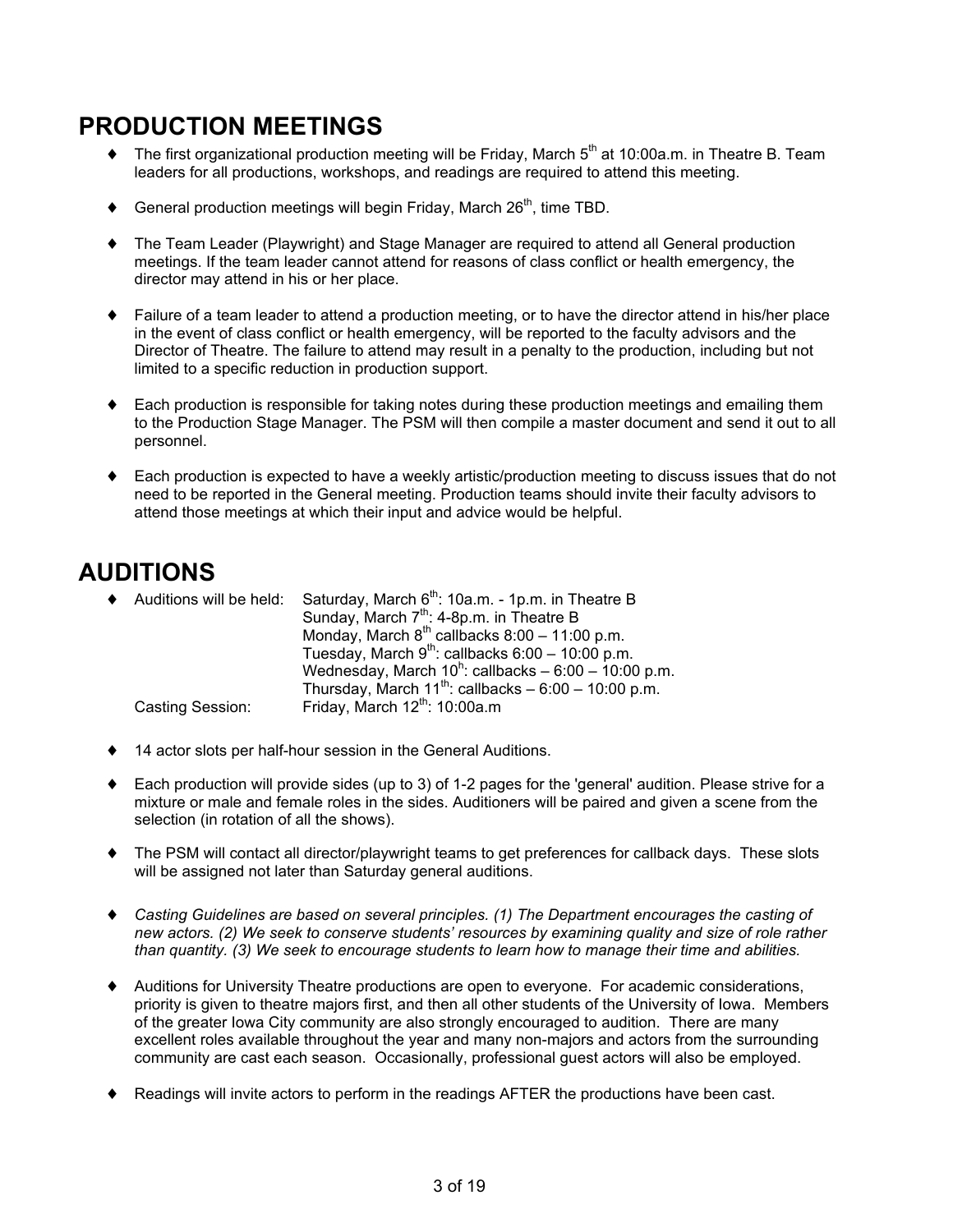- ♦ The Director of Theatre (DOT), with the Head of Acting, will designate which roles are "principal roles" for each production.
- ♦ The DOT will moderate all casting discussions. The Head of Acting (or other representative of the Acting faculty) will attend each casting session to suggest alternative actors and to promote a variety of ways of looking at casting. In the casting session, the casting representative from each production should be prepared to present second and third choices for each role. The Head of Playwriting (or other representative of the Playwriting faculty) will also attend the Casting session to assist in the mediation of casting negotiations.
- Directors and playwrights who are casting will make no arrangements with auditioning actors beyond encouraging them to audition. Discussing a student's casting preferences with the student is prohibited. There is to be absolutely no pre-casting if auditions are to be held.
- ♦ Prior to auditions, the Production Stage Manager, in consultation with the DOT, the Departmental Executive Officer (DEO) and the Production Manager, will post a comprehensive list of dates affecting the productions that are casting. The dates include first rehearsals, technical rehearsals, dress rehearsals, performances and closing dates. The list will also draw attention to dates that may coincide with days of religious commemoration and University holidays. It is the actor's responsibility to check his or her schedule before auditions and note all conflicts on the audition form. The production's rehearsal and performance schedule will take all bona-fide conflicts into account. In agreeing to accept a role, the actor agrees to the rehearsal, tech, and performance schedule. In casting the actor, the team leader agrees to all conflicts listed on the audition form.
- ♦ Casting is decided according to the level of production and actor preference. Festival Productions have priority over Readings in casting. No actor (graduate or undergraduate) may be double-cast (including readings) without the permission of the Head of Acting and the Head of Playwriting and Dramaturgy.
- ♦ In the event that two equal level productions are in conflict over an actor that cannot be resolved in the casting meeting, the actor in question will be contacted and their preference will settle the conflict.

# **REHEARSAL**

- ♦ The rehearsal period for Festival productions and workshops is five weeks including performance week. The rehearsal period for Stage Readings is four weeks including performance week. Directors wishing more than this amount must receive approval from the DOT.
- $\blacklozenge$  The week of March 29<sup>th</sup>, productions will begin staggered rehearsals according to performance date (ie. Monday show starts Monday, March 29, Tuesday show starts Tuesday, March 30, etc.). There will NOT be an additional week of readings / first rehearsal business prior to the start of regular rehearsals this year.
- ♦ Festival productions may rehearse up to 24 hours per week, including the tech/performance week. Readings may rehearse a total of 20 hours for the entire Festival rehearsal period. For readings, the 20 hours of rehearsal should be spread out over the period and used to develop the script, rather than concentrated in a block at the end of the period for the purpose of staging.
- ♦ The workweek is Monday through Sunday.
- ♦ All shows are required to take Saturday or Sunday as a day off during regular rehearsal weeks. This rule does not apply to load in and tech.
- ♦ Rehearsals may not last longer than 4 hours a day Monday through Friday, or 8 hours a day on Saturday and Sunday. Rehearsal normally begins at 7:00 p.m. Monday through Friday, and not before 10:00 a.m. on weekends.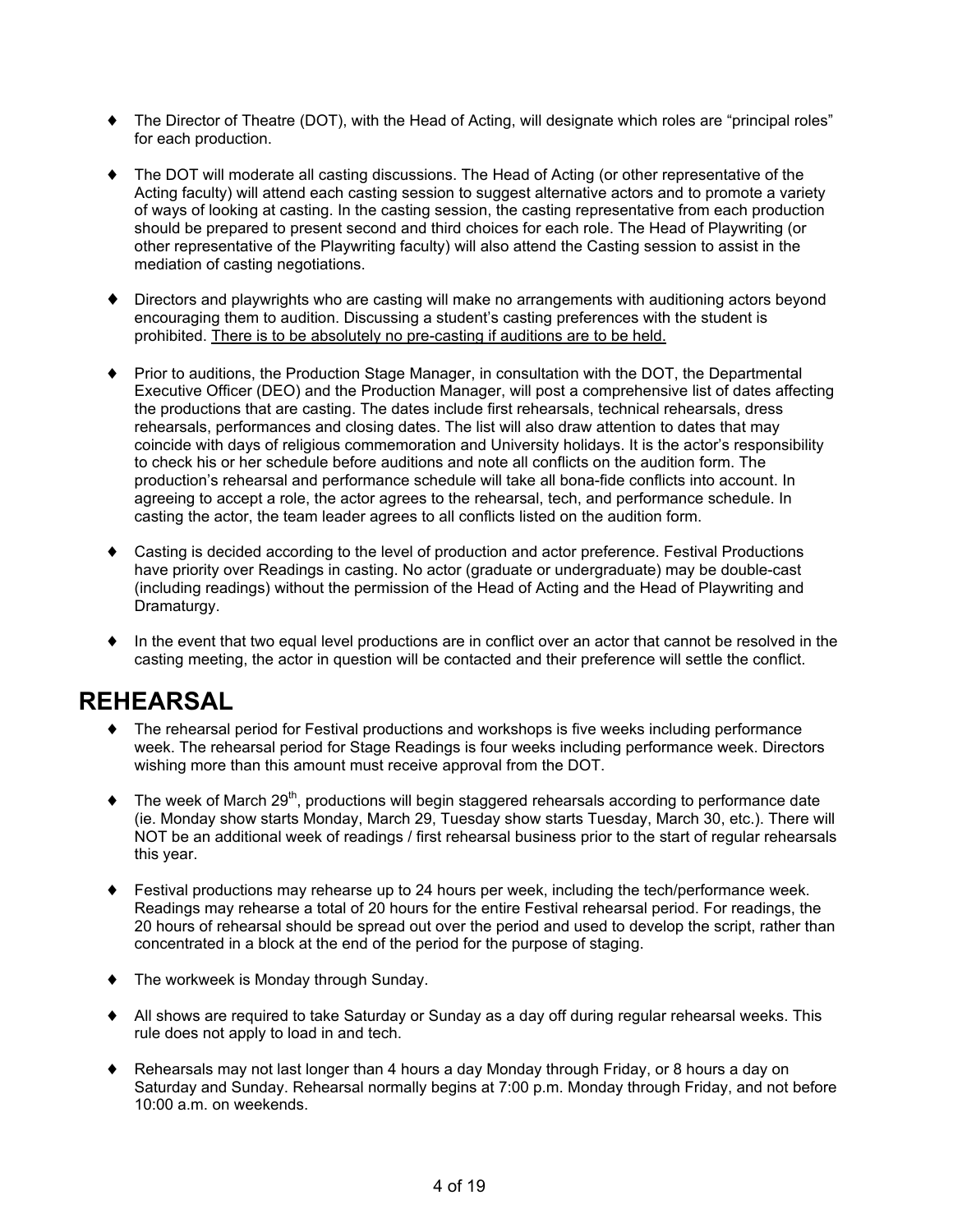- ♦ There must be a 5-minute break after 55 minutes of work or a 10-minute break after 80 minutes of work. Rehearsals may not last longer than 5 hours without a 90 minute break. (The company may vote to reduce this break to 60 minutes.) There will be a minimum of 12 hours break between the end of work on one day and the beginning of work on the next.
- ♦ Productions may elect to adopt a "straight 6" rehearsals day on either Saturday or Sunday. In this situation the production would be allowed to rehearse for 6 hours without a 90 minute meal break, but must take a 20 minute break within the six hour period.
- ♦ Prior to tech week, the company must have at least one day off each week. A full day shall be 24 hours in addition to the regular 12 hours required at the end of each work day. No actor may be called to rehearse the day before the load-in/tech process begins. The weekly 24-hour clock will reset once the production has taken this required day off.
- ♦ Actors may not rehearse a second production while they are rehearsing or performing in another.
- ♦ All rehearsals, except technical rehearsals, must end no later than 11:00 p.m. During Technical rehearsals actors must be released by 11:00p.m. and all other business including notes and post rehearsal business -- must end no later than midnight.
- ♦ Actors may be called for no more than 6 hours for tech and performance days, with the exception of one day in which they may be called for a maximum of 8 out of 10 hours.
- ♦ Any student who, a week in advance, is asked and agrees to participate in any way in Playwrights Workshop, is excused from rehearsal until 8:00 p.m. or the end of the reading.
- ♦ Each production shall elect a deputy from the cast at the first rehearsal. The deputy will assist in the enforcement of departmental rules and will act as an advocate for the cast during the production process. The deputy should report concerns to the Stage Manager. If the problem cannot be solved at that level, it should be reported to the Festival Production Stage Manager, and then to the Department PSM. The name of the deputy should be published in the rehearsal report from the first rehearsal.
- ♦ All rehearsal schedules should be copied to faculty advisors for review.
- ♦ Any gathering of the actors to work on the script should be considered a rehearsal. So a read-through counts in the same way as spending 4 hours delving into a scene. A rehearsal report must be filed by Festival Productions, Workshops, and Readings for each rehearsal.

Rehearsal reports must contain at least the following information: Show Title Date of Rehearsal Team Leader or Person Filing Report Space Used for Rehearsal Rehearsal Breakdown - total span (e.g., 7 - 11 p.m.) - work done with times (e.g., 7-8 p.m. read-through entire piece, 8-8:45 p.m. work Scene 1, etc.) - breaks Personnel absent or arriving late Accidents, Injuries or other incidents General Notes Scenic Notes Prop Notes Costume Notes Lighting Notes Sound Notes Public Relations Notes Festival Production Stage Manager Notes Facilities Notes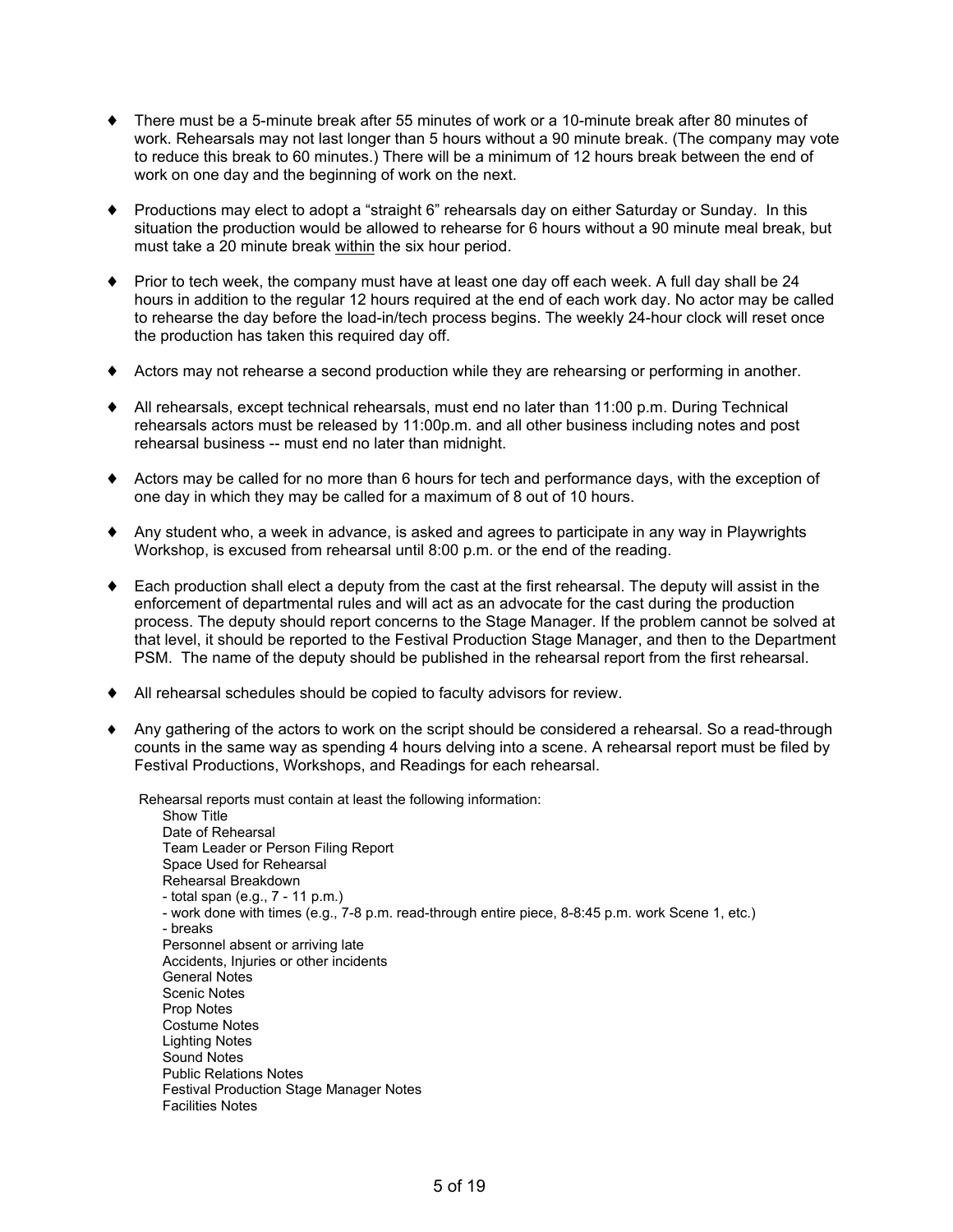♦ A rehearsal report must be filed for each day of rehearsal. It is the Team Leader's responsibility to file the report by noon of the following day. The report needs to be e-mailed to the following personnel, as well as your artistic team:

Gina Mantione, gina.teresa@gmail.com Art Borreca, art-borreca@uiowa.edu James Birder, ElMono773@aol.com Eric Burchett, fakalklan@yahoo.com Barbara Croy, barbara-croy@uiowa.edu Barbara Bailey, baileyb202@gmail.com Ojin Kwon, ojin-kwon@uiowa.edu Craig Kelchen craig-kelchen@uiowa.edu David McGraw, david-mcgraw@uiowa.edu Rebecca Tritten, rebecca-tritten@uiowa.edu Bryon Winn, bryon-winn@uiowa.edu Tina Nordquist, Kristina-nordquist@uiowa.edu Faculty Advisors for project Artistic team of production

♦ A performance report must be filed for each individual performance. It is the Team Leader's responsibility to file the report by noon of the following day. The report needs to be e-mailed to the following faculty and staff:

Gina Mantione, gina.teresa@gmail.com Art Borreca, art-borreca@uiowa.edu James Birder, ElMono773@aol.com Eric Burchett, fakalklan@yahoo.com Barbara Croy, barbara-croy@uiowa.edu Barbara Bailey, baileyb202@gmail.com Ojin Kwon, ojin-kwon@uiowa.edu Craig Kelchen craig-kelchen@uiowa.edu David McGraw, david-mcgraw@uiowa.edu Rebecca Tritten, rebecca-tritten@uiowa.edu Bryon Winn, bryon-winn@uiowa.edu Tina Nordquist, Kristina-nordquist@uiowa.edu Faculty Advisors for project Artistic team of production

Performance reports must contain at least the following information:

Production Name Performance Date Performance Time Performance Space House Count **Weather** Late Arrivals - cast and crew House Open Time House Closed Time Act I Start Time Act I End Time Total Length of Act I Length of Intermission Act II Start Time Act II End Time Total Length of Act II Total Length of Show Audience – e.g., was a late start due to audience members, major audience reactions Strike Notes – e.g., issues that came up during the strike Accidents, Injuries or other incidents Production Stage Manager Notes

The Team Leader must give notes to the appropriate production team members and departments and follow up to make sure the repair is complete for the next performance. Reporting both shows on one report is sufficient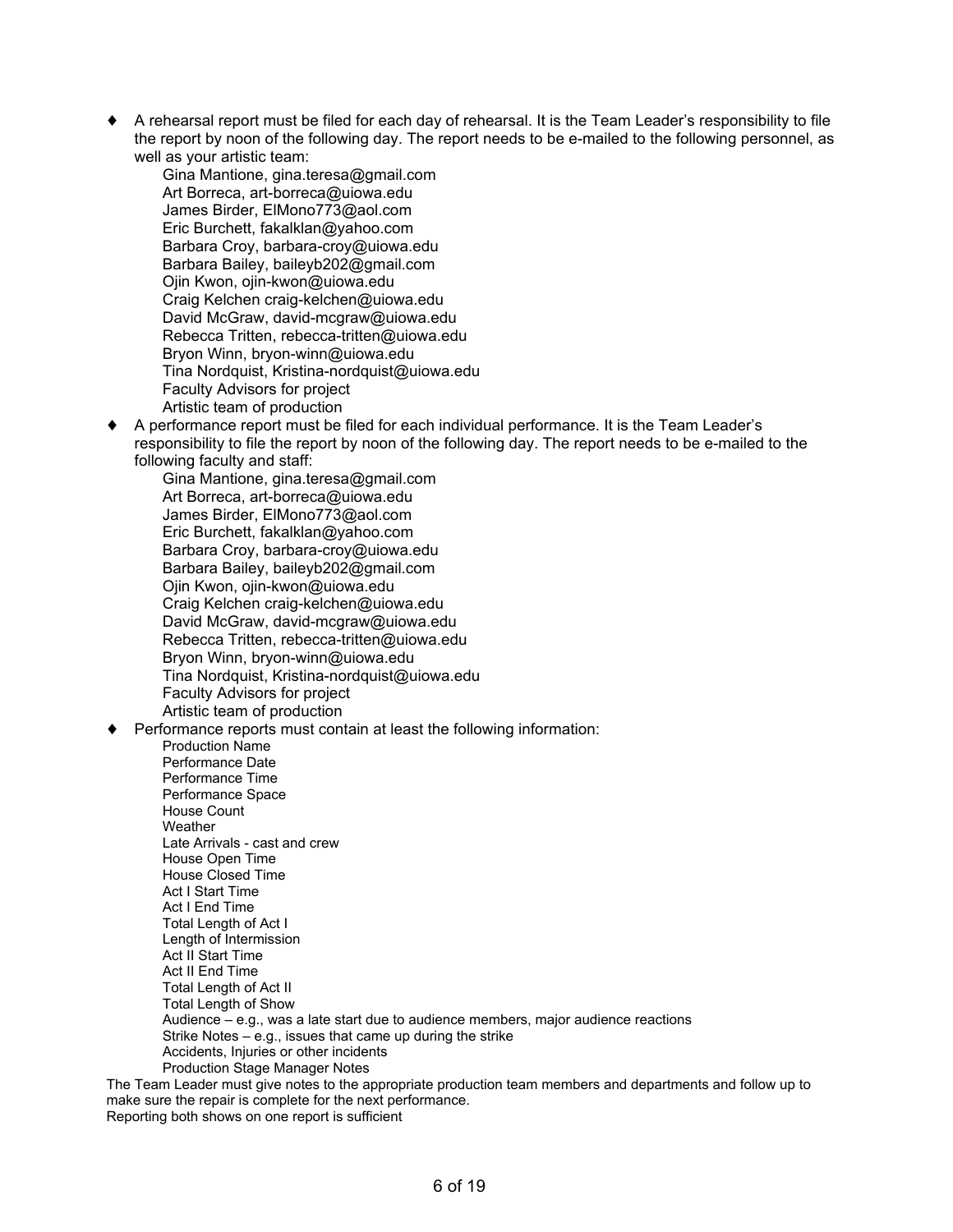## **SCRIPT CHANGES**

- ♦ Festival Productions may elect to present the work script-in-hand. Deadlines for making this decision, as well as for all script revisions (i.e. the date by which the script must be 'frozen') should be agreed on by the director and the playwright.
- Script changes made in the rehearsal room should be included in either the rehearsal report or in another document that is distributed to the entire production team.

# **BUDGETS/PURCHASING**

- ♦ All productions are required to submit a budget at the first general production meeting (Friday, March 26<sup>th</sup>). Shop Supervisors can help you with this if you have questions. You can also get examples from previous years from David McGraw.
- ♦ Script copies: There will be \$100 per Festival Reading and Workshop for script copying only. All copies of scripts need to be made through the UI Copy Center. Copy Center requisitions are available only through Rebecca Tritten. Following the approval of the requisition copies can be requested from the Copy Center online at http://www.uiowa.edu/~printsvc/docsvcs/doctec.html
- ♦ Production expenses: All Festival Productions will have a production budget of \$500. This amount also includes script copying expenses.
- ♦ Before proceeding with any purchases or use of space, you must sign a yellow charge slip through the department secretary.
- ♦ Ojin Kwon will answer questions about purchasing scenery supplies. Eric Burchett can answer questions about electrics. David McGraw will also field general questions about purchases. Both David McGraw and Rebecca Tritten possess University credit cards that may be borrowed for production purchases (return the card promptly with receipts). *Procurement Card is the preferred method of payment. Out-of-Pocket should only be used if the seller does not take Procurement Cards.* **Plan ahead with all purchases to ensure that a procurement card is available, and all areas of production stay on schedule.**
- ♦ *All photocopying and printing must be done through the University Copy Center. You will not be reimbursed for outside copy center purchases.*
- ♦ *In order to purchase food items, you must request in advance from Rebecca Tritten. There is a separate form required for these purchases.*
- ♦ University purchases are exempt from sales tax. Forms with the tax-exemption information are available in the Department Office. Any sales tax charged on purchases is charged to the production budget.
- ♦ **You must stay within your allocated budget or personally assume the overage. If a production does go over its allotted budget, through expenditures or fines, the difference is charged to the team leader of that production.**

# **FACILITIES**

- ♦ Rehearsal and performance spaces must be left clean and tidy. All furniture and props must be returned to their proper place. Trash must be thrown away. Windows should be closed and lights switched off. Trashcans in the venues are NOT emptied by Facilities Management. Productions rehearsing or performing in venues are responsible for emptying their own trash to the dumpster in the scene shop loading dock.
- ♦ Lobby furniture may not be used for rehearsals or performances. Classroom furniture may not be moved to another room. At the end of the night, furniture in classrooms should be restored and put in the appropriate places so that the classroom is ready for classes the next morning.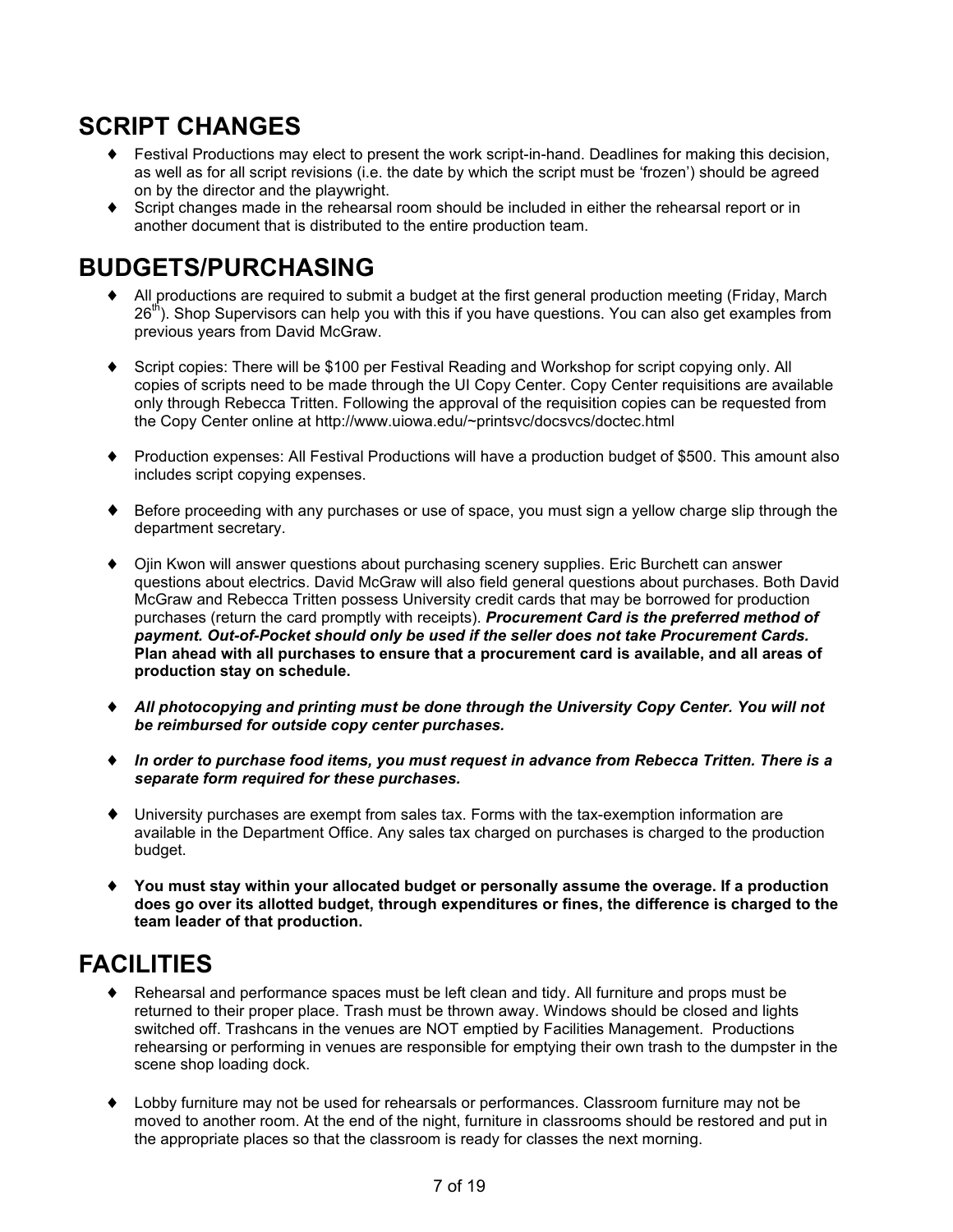- ♦ Limited storage space may be available for some props and scenic elements at the Technical Director's discretion.
- Under no circumstances is food or drink allowed in any control booth.
- ♦ Note any temperature problems in your daily rehearsal/performance report. If there is a problem with temperature control in the space, the Festival PSM and the Department PSM have access to the temperature control for each performance space. Please contact them immediately if there are any problems on the tech and performance dates. Once a change in temperature has been made, it will take 45-60 minutes for the change to take effect.
- Anything in need of repair should be noted in the daily rehearsal/performance reports.
- ♦ To schedule rehearsal space, the show's team leader or stage manager must submit a Room Request Form to Rebecca Tritten, Scheduling and Facilities Services Manager, by 12 noon Friday for the upcoming week (Monday through Sunday). She will provide electronic confirmation of your reservation. Please be sure to list alternate choices for a space. Room requests should be submitted via the wiki - **http://wiki.uiowa.edu/display/theatre/Home**. Scheduling priorities are (1) classes; (2) Mainstage Departmental productions; (3) class projects, Second Stage and Gallery productions (including Festival); (4) Workshops, Readings, Labs and other Department supported events, and (5) non-departmental events. The Conference Room may also be reserved for meetings and readings pending availability.
- ♦ Your production must be designed so that the stage can be cleared of setting and props following rehearsals since the space must be available for regularly scheduled classes. This includes: set pieces against the wall; scenery pieces out of the hall; blocks, mats, classroom chairs stacked neatly; and all garbage in the garbage can. The Team Leader is responsible for enforcing the Department rules concerning no eating, drinking, or smoking in classrooms or theatres during rehearsals. In addition, rehearsal spaces must be left clean and orderly. Failure to do so can result in loss of use privileges of space and equipment. If a production is rehearsing in Mabie, Theatre B or Thayer Theatre regularly, that production is responsible for emptying the trash cans in that space – – dumpster located in scene shop loading dock.
- ♦ The Ghost Light must be set in place and turned on following each rehearsal. If the light is not functioning, a work light must be left on. This must be reported on the nightly rehearsal report.

#### **KEYS**

- ♦ The Team Leader will be issued approved keys by the Facilities Manager for the production. The Team Leader is then responsible for locking the booth, all doors to the theatre, and the dressing rooms each night during rehearsals and performances. Please turn off all lights as well, including aisle lights in Thayer Theatre. The Festival PSM will also have keys to assist with lock up during Festival week.
- Security is an important consideration for our building. In order to safeguard the theatres and their equipment, all production spaces should be locked whenever not in active use. This includes securing both doors and windows in the Theatre B control booth.
- ♦ The Theatre Building is unlocked from 8:00 a.m. to midnight, seven days a week. No work on Non-Mainstage productions is permitted after midnight. If you arrive for a rehearsal and the building is locked, you--or someone from your production team—should inform Public Safety (335-5022) that the building is locked, and must stay near an outside door to admit other cast or crew members. Do not under any circumstances prop open locked exit doors.
- When your production closes, return all keys no later than 48 hours after your final performance. Keys are to be returned to the Department Secretary. They are not to be passed from one production team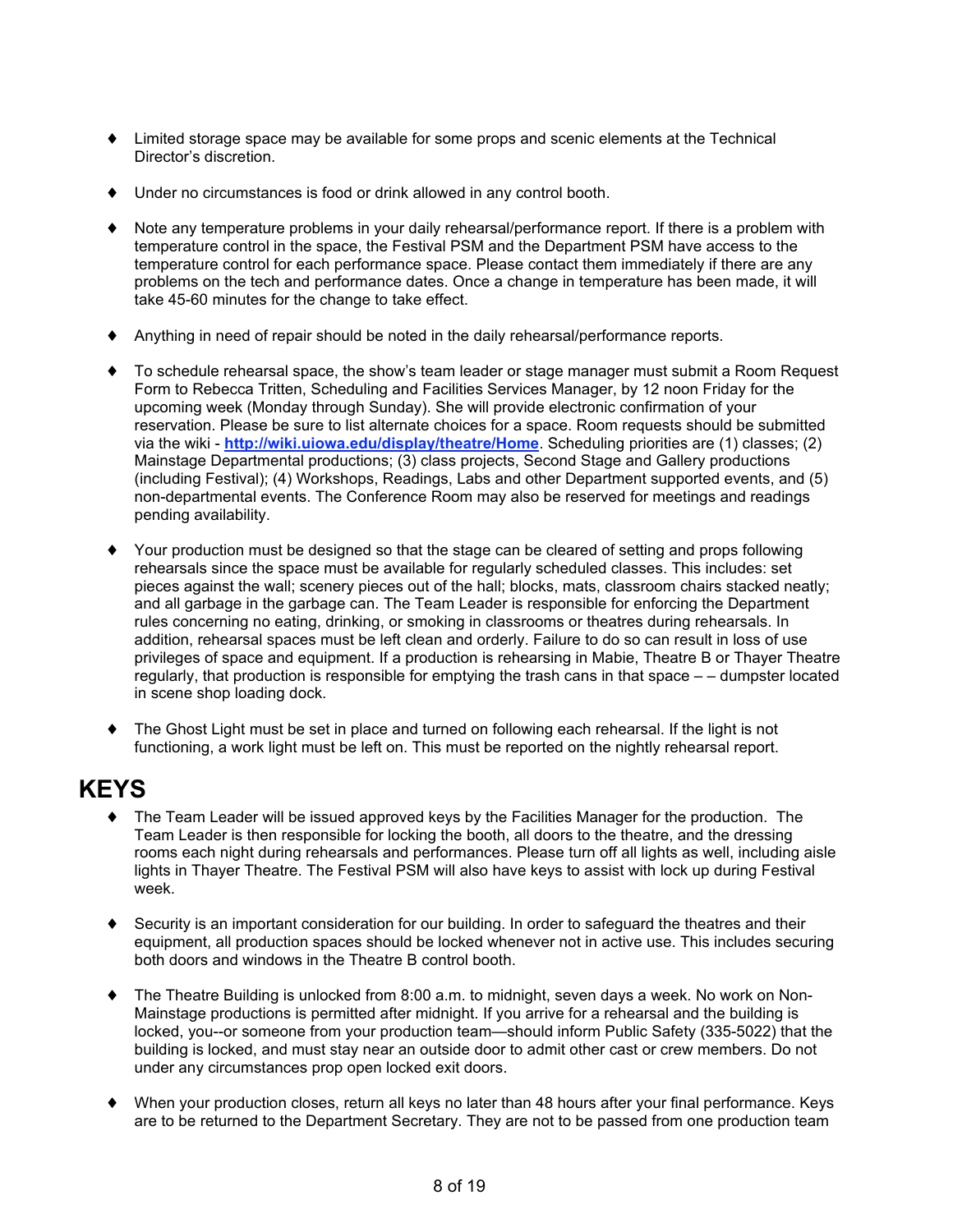to another. The Team Leader will be charged for lost keys, even if the Team Leader is not directly responsible for their loss.

# **GENERAL PRODUCTION**

- Photocopies are available in the office at 10 cents per page, charged against the production's account. Office personnel will show you how to use the machine but will not do the copying for you. **SCRIPT COPYING must be done through one of the Copy Centers on campus** to avoid tying up the machine and to save money. Off campus copying cannot be reimbursed.
- ♦ You may not be able to rehearse in the same place each time, and you may need to work without spike tape, or with minimal floor taping done in several spaces. Before taping in any rehearsal space or theatre, you must get permission to do so from the Production Stage Manager. Only Spike tape and glow tape may be used on the classroom/theatre floors and are available from scene shop stores and are charged to your production account. At strike for your production any tape, including rehearsal taping in any space, glow tape, and spikes on the floor of the theatre must be removed.
- Headsets, running lights and door ropes will be distributed to each theatre prior to tech week of Festival. Further details regarding each production's needs will be discussed in Festival production meetings. The Team Leader is responsible for proper installation and strike of this equipment.
- The department will provide University-approved medical first aid kits obtainable from the Festival PSM. You may assemble additional supplies to have at rehearsals if you wish. These can be dispensed at your own discretion. These kits will be available starting with the first rehearsal. Kits may be stored in the prop cabinet. As noted under Safety Considerations: *In case of an emergency, accident, or any instance in which there is blood exposure, University Public Safety should be contacted by dialing 911. Because of liability issues, students who administer medical care do so at their own risk*.
- Audio Monitor and Paging Systems will be available for all Theatres. These will be temporarily run systems installed by the electrics crew. Please contact the Festival PSM or Eric Burchett for more information.
- It is extremely important that a secure lock-up be used for headsets when not in use. All backstage headsets and other equipment must be stored nightly. The booth of the theatre is secure enough for this. Security of all equipment is the responsibility of the Team Leader.
- ♦ It is customary to collect actors' valuables and secure them during dress rehearsals and performances. They are locked in a personal locker, in the props cabinet, or in the booth of the Theatre. You should actively discourage actors from leaving valuables in the dressing rooms or in the student lounge during rehearsals and performances. It is the responsibility of the Team Leader or their designate to collect and return all valuables.
- ♦ Smoking tobacco products is not permitted anywhere in the Theatre building. The use of tobacco substitutes for productions where the script calls for such activity must be approved through a formal request to be submitted to the Festival PSM, Department PSM and DOT.
- ♦ Alcohol is permitted in the building only at departmentally sponsored events. Illegal drugs are prohibited in the building.
- Inappropriate behavior as a result of intoxication in the Theatre building is grounds for removal from the premises.
- The Stage Manager for each production has full authority to enforce the production regulations.
- ♦ Rehearsals and performances will start as scheduled. Tardiness will not be tolerated. A company member repeatedly late may be subject to dismissal at the appropriate supervisor's discretion.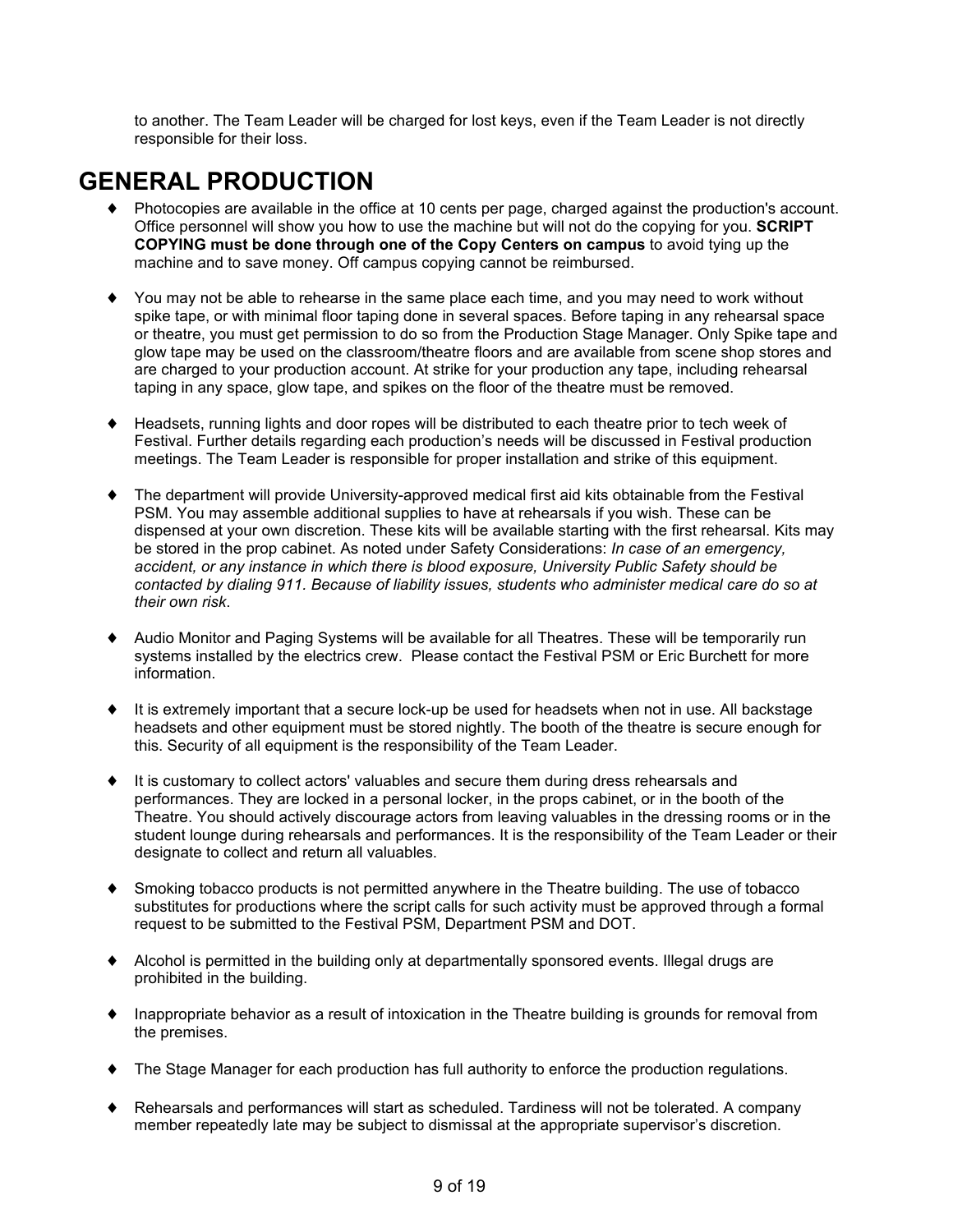- ♦ There will be an atmosphere of mutual respect between all members of the production team and acting company.
- ♦ Any problems that cannot be handled by the Stage Manager or Team Leader should be reported to the Festival PSM then the Department PSM, then, if necessary, to the Department Chair.

# **COSTUMES**

- ♦ Festival productions may pull costumes from stock/storage. Readings may not pull costumes. Costumers need to talk to Barbara Bailey or Barbara Croy in the costume shop before proceeding. Once designers are chosen, an informational meeting will be set up with the staff of the costume shop.
- ♦ All pulling of costumes must take place during posted checkout hours and with the designated costume staff member. Any work on costumes must take place during normal working hours. Keys are not issued for any costume studio space, nor are doors left unlocked for night use.
- ♦ During the rehearsal and performance of each production, it is essential that a lockable storage area be found for all items belonging to the costume studio.
- ♦ If a costume is borrowed from an individual or company off campus, the Department has no insurance to cover it in case of loss, theft, breakage, or any other damage. You are required to fill out a *Costume Borrower/Lender Agreement* (available from the Costume Shop Supervisor) with the person from whom you are borrowing. If this form is on file and the item is damaged or lost, the Department will purchase or repair it at the discretion of the Costume Shop Supervisor. The repair or purchase cost will be charged to the production. If this cost puts the production over budget, the project Team Leader will be charged for the overage.
- ♦ Each production using departmental costumes will strike and dry clean and/or launder these costumes before returning them to storage. Please check with the Costume Shop Supervisor to make these arrangements. The Costume Supervisor will also set a time for costume return. Current dry cleaning rates are approximately \$2.00 / lb. Please consider generating a dry cleaning estimate when pulling costumes from stock and budget appropriately.
- ♦ Any production that does not properly clean and restore costumes and costume areas within the agreed schedule will accrue a charge to the Team Leader for a TA to do the restoration at the standard shop labor rate (see Appendix A).
- ♦ Actors should not eat, drink or smoke in costume. If an actor needs to eat, drink or smoke, he/she should provide a protective garment to wear over the costume.
- ♦ Actors should not appear in the lobby or other public areas in costume on performance days, unless required by the production.
- The dressing rooms and backstage area are restricted to the company of a production from  $\frac{1}{2}$  hour before curtain to ½ hour after the performance to respect the privacy and security of the cast and allow the crew to do their work.

# **PROPERTIES AND FURNITURE**

- Festival Productions may pull regular furniture and props; Mainstage and gallery productions before Festival have priority. No fine furniture may be pulled.
- ♦ Readings may not pull or build any scenery or props.
- ♦ Team leaders must schedule prop check out appointments. This semester's prop checkout hours are as follows: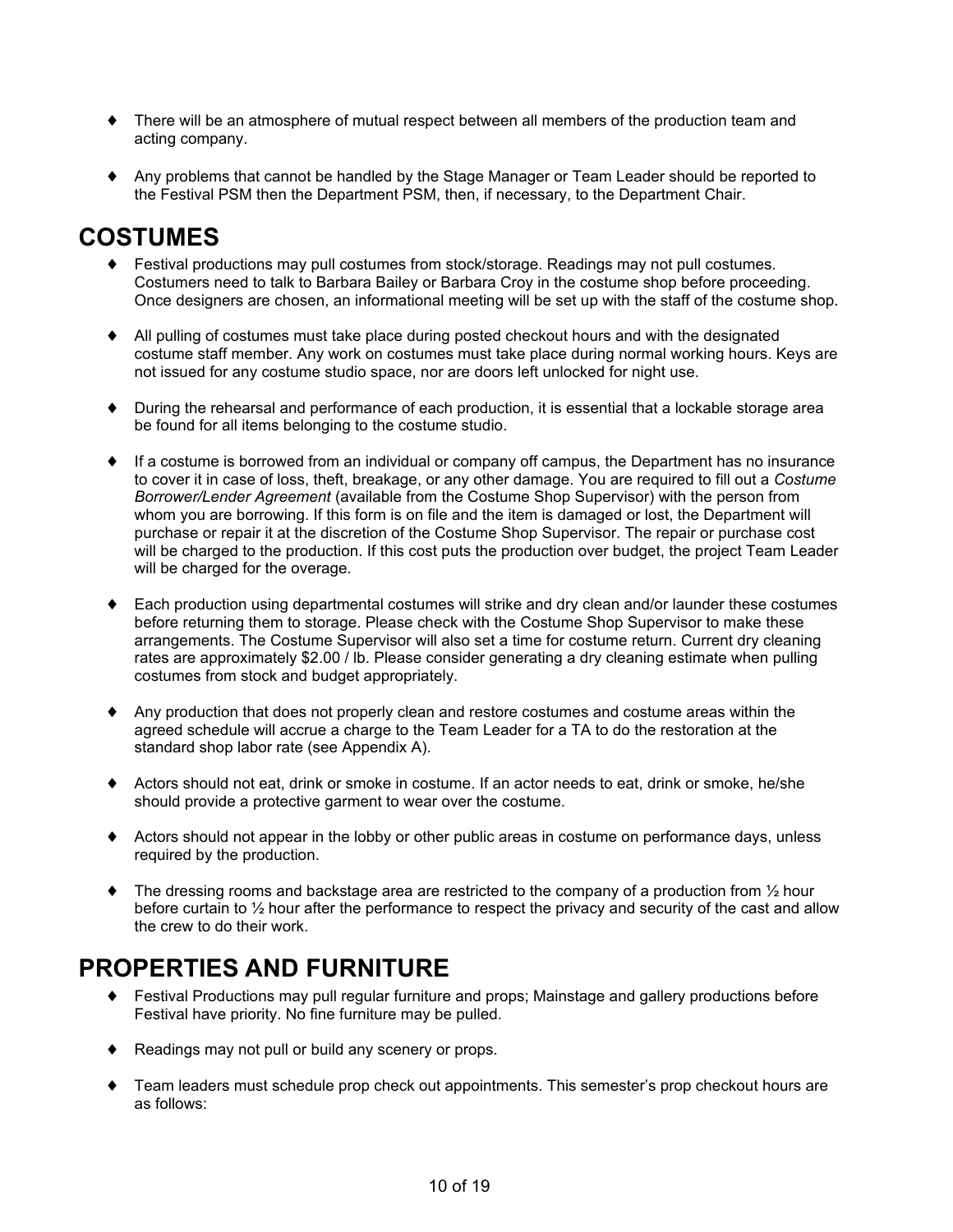Monday..........10:00 a.m. – 12:00 p.m. Tuesday.........4:00 p.m. - 6:30 p.m. Wednesday... 4:00 p.m. - 6:30 p.m. Thursday........10:50 a.m. - 12:50 p.m. Saturday.........9:00 a.m. - 11:30 a.m.

- ♦ A Props TA must sign out all properties and furniture. Properties and furniture are not to be taken from their various storage areas without the Props TA or a member of the props staff in attendance. At least two people from your show **MUST** be present to check out and return furniture. The Props staff will be happy to assist you in the location of props and furniture, however you are responsible for moving and storing them. Storage space is limited so confirm with the TD when and where you can store furniture props in advance of checkout. Each show must reserve a props cabinet through the department secretary before checking out hand props. No items are allowed to leave the building without prior consent. All props must be locked in a prop cabinet when not in use for rehearsal, tech or performance.
- All items must be returned by appointment the day following each production's strike with the Props TA in attendance. Any props or furniture left in rehearsal, performance, or shop space after strike, or returned without the Props TA present are restocked by the Props Staff; the Team Leader will be billed for a 2-hour minimum call at the standard shop labor rate (see Appendix A) to complete the props return. A props return date must be scheduled by the final production meeting. Props personnel will be available for returns Tuesday, May 4 through Monday, May 10.
- ♦ Properties to be purchased will require a Procurement Card. Any shop materials used for props are charged to your account. Any items purchased with departmental money or as part of a show budget are the property of the Theatre Department and must be returned to Props Storage at the end of the show's run. If a production requires food, space in the Shop refrigerator is available. Please check with a member of the Props staff before you store items and make sure items are clearly marked with the name of your production. Following your production, you must be sure that food is removed promptly and the refrigerator is cleaned. Failure to do so may incur additional labor fees.
- ♦ Operational firearms are not permitted for use in galleries, workshops, or readings without permission from the Director of Theatre, Technical Director, Production Manager, and Production Stage Manager. The use of firearms, including nonfunctional toy weapons, require all participants who handle the firearms to watch a safety video and take a test on safety standards. This video/test requirement is only excused if the participant has completed the test since January.
- Stage weapons are only permitted after consultation and approval from Paul Kalina (353-2404).
- Pyrotechnics are not permitted in any theatre production or space.
- ♦ Classroom cubes, tables, and chairs may not be used for productions in other spaces. Lobby tables and chairs may not be used for productions.
- ♦ IT IS A STRICT UNIVERSITY POLICY THAT NO ALCOHOLIC BEVERAGES CAN BE USED AS PROPERTIES. Receipts for these items WILL NOT be reimbursed by the Accounts Specialist.
- ♦ If a prop is borrowed from an individual or company off-campus, the Department has an insurance policy that covers them in case of loss, theft, breakage, or other damage, including fire and water, for their actual cash value. Please Note:
	- o A claim can only be filed if there is a *Borrower/Lender Agreement* form on file. If items are to be covered by this policy, you must obtain and fill out this form and return it to the Props TA. It will list each item's actual cash value, which is the extent of its coverage. You should be in agreement with the lender as to this amount.
	- $\circ$  This insurance coverage is for \$5000 with a \$500 deductible. This means that if an item is lost or damaged and a claim filed, your production account is charged for the deductible amount.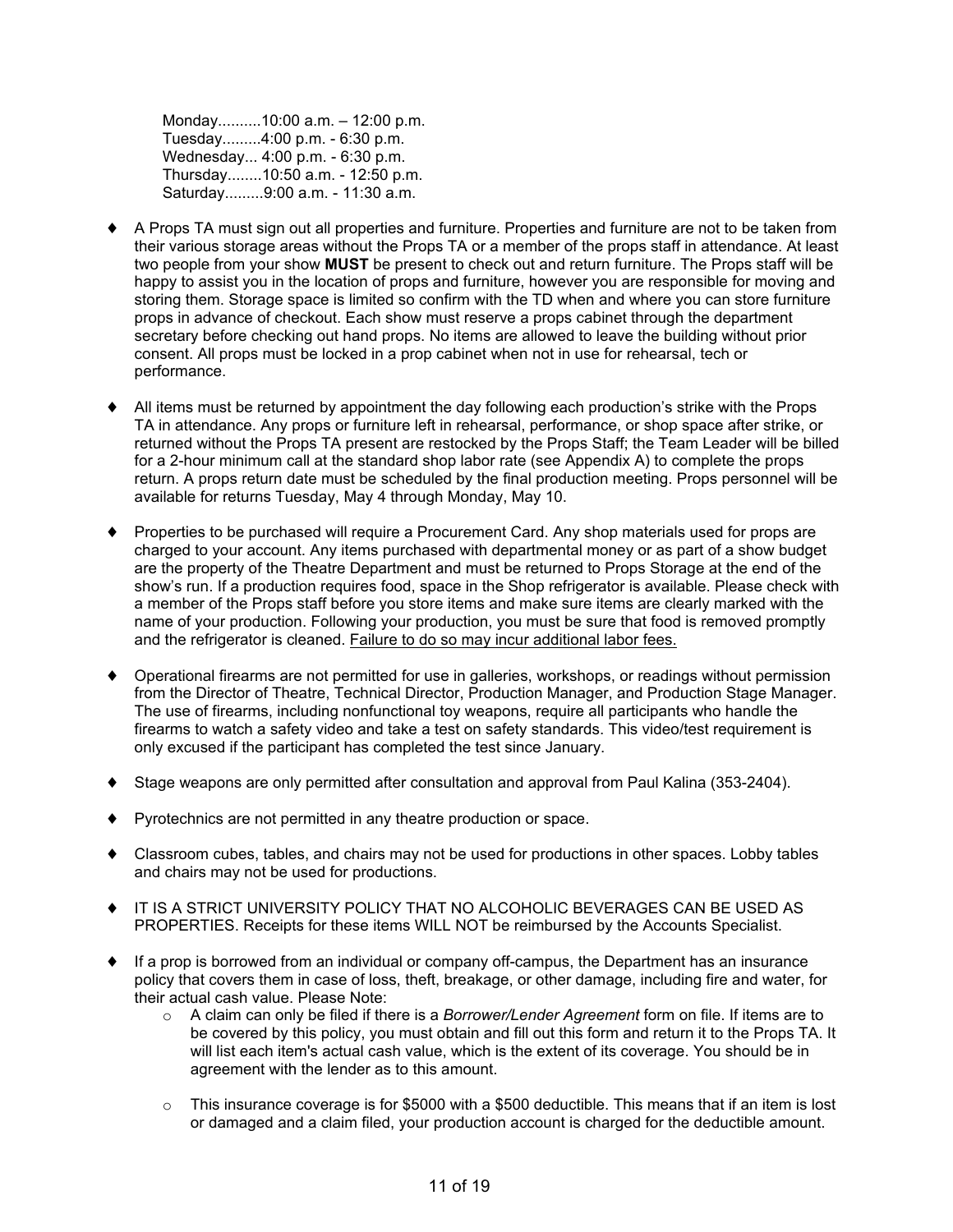(If your account cannot cover the loss, you will be personally responsible for the difference- see TEAM LEADERS' RESPONSIBILITIES.) This insurance policy does not cover props borrowed from other University Departments; your account (or you) will be responsible for any loss.

## **SCENERY**

- $\blacklozenge$  All final designs must be submitted to the shops no later than Friday, April  $9<sup>th</sup>$ . This is an absolute deadline for final designs. Designs are always welcomed early! Seating arrangement in Thayer Theatre must be negotiated and finalized between the two shows no later than Friday, April  $2^{nd}$ . Please contact Loyce Arthur, Eric Stone or Bryon Winn if you are still searching for designers; be prepared to discuss design priorities.
- ♦ Limited stock scenery may be available, at the Technical Director's discretion. Availability must be negotiated between all the shows, and no changes may be made after the ground plans are due. Only approved scenic elements may be used and a check out form must be filled out prior to any items being pulled. The team leader is financially responsible for all scenic elements checked out to the show. Each item must be returned to its original location, in its original condition. If items are altered, damaged or not properly put away, fines will be appropriately assessed with a 2-hour minimum work call at the standard shop labor rate (see Appendix A). Stock scenery may not be altered in any permanent fashion; all painting must be approved. Any prop, scenic or paint supplies used in the build or load in of the production must be recorded and will be charged to the show. Any tools, supplies or equipment damaged (i.e. paintbrushes) will also be charged to the show. Once construction begins, no additions to the ground plan will be permitted unless approved by the production staff. A walk through of the performance space by the TD is required after load in and before tech rehearsals begin. The team leader is responsible for setting up this appointment.
- ♦ You must provide the Technical Director with the following at least one week prior to construction:
	- o A list of stock items you want to use
	- o a list of items you intend to build
	- o construction drawings approved by the Technical Director
	- $\circ$  a written description of your construction, load in and painting scheme
	- $\circ$  a scaled ground plan (indicate elevations), & scaled elevations if deemed necessary by the TD
	- $\circ$  a written description of any special construction or rigging problems
	- o a plan and schedule for when and where scenic items are to be built and stored prior to load in
	- $\circ$  name and phone number of director and all those who will build, paint and/or rig
	- o a strike schedule and restore plan
- Full set design packets must be in the shop by the above deadline. If the deadline is missed, you will not receive assistance in the construction of your set.
- ♦ Festival Productions will have one day of assistance from the Technical Director (8:00 a.m. 5:00 p.m.). This is the only time the Technical Director will assist with your scenery for the building of the most complex part of your set. You will get the support of the Technical Director plus one shop person on this day. Each team is responsible for providing additional labor needed. Build days will be assigned at a future date by the PSM and Technical Director and communicated to the productions. Please discuss and coordinate the schedule and plan for the build day with the shop prior to the date to ensure smooth execution.
- ♦ Building and painting may take place in advance of a production's build day. This scheduling must be coordinated through the technical director.
- ♦ There will be a representative from the shop present as a supervisor for load-in and load-out of each production.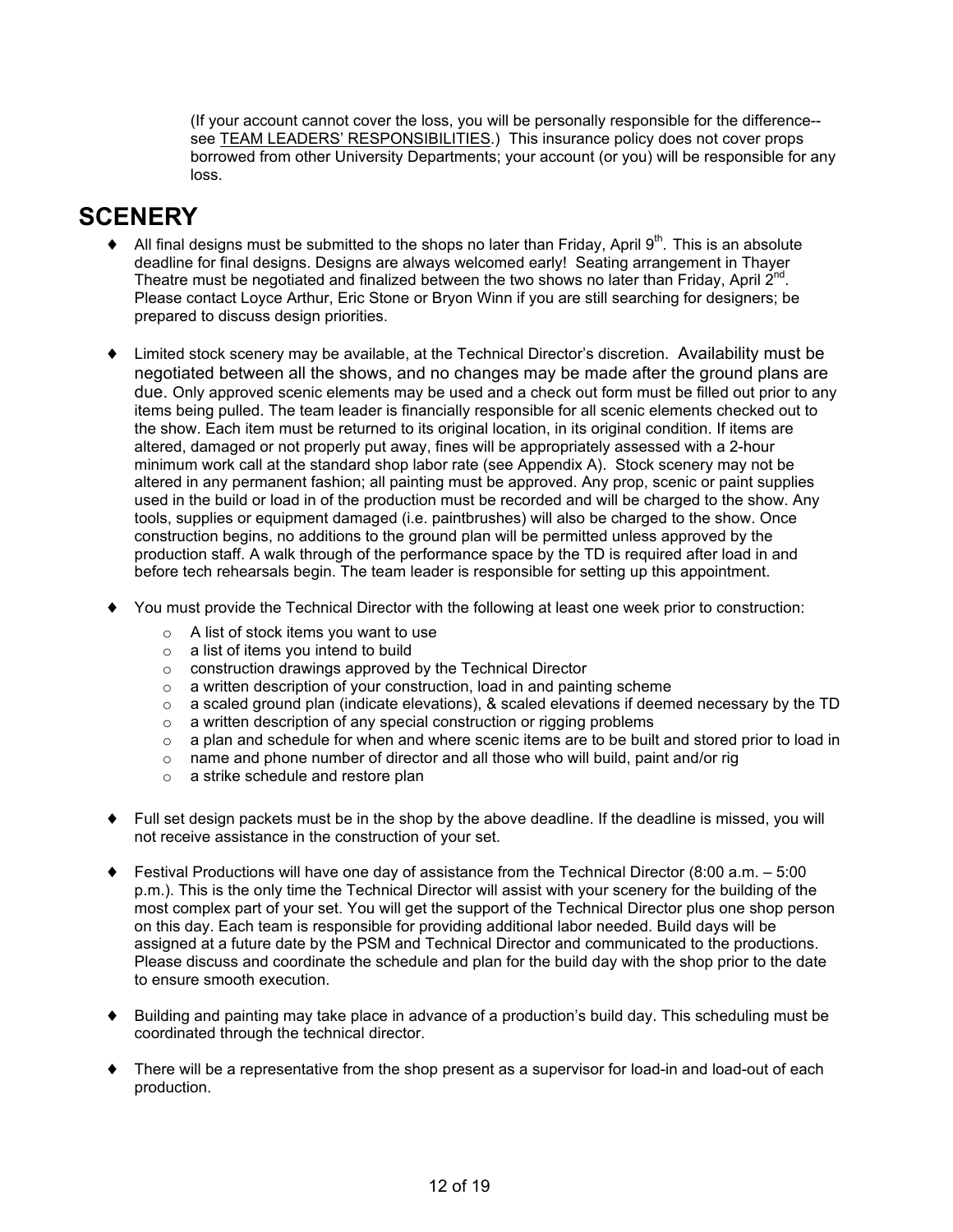♦ Some stock platforms are available for productions, they can be legged to standard heights: 0'-6", 1'- 0", 1'-6", 2'-0", or built to other specifications. Some stock stair units also exist, please check preliminary design ideas with the technical director to see what is available for each production.

# **USE OF THE SHOPS**

- ♦ For Festival productions, work is allowed in the scene shop and the prop/paint shop during the regularly scheduled hours, 8 a.m. – 12 p.m. and 1 p.m. – 5 p.m., Monday through Friday. Exceptions to those hours will be posted in advance. An appointment must be made with the Department Technical Director and he or the Shop Foreman **must** be present in the shop.
- Material from scrap racks may be used by Festival productions. The Technical Director or Scenery Supervisor will indicate the available materials during tool qualification sessions. This material is free of charge. However, material used that is not from the scrap racks must be purchased by the show. The proper way of reporting this is to fill out the material used data sheet next to each of the lumber and plywood racks. This material will be billed to the Festival shows at purchase price.
- ♦ If you are currently qualified on the power tools you may use them with a supervisor present. Unless you are employed by the department as a scene shop laborer, you must re-qualify on power tools each semester. Tool Qualification will take place on March 22<sup>nd</sup>, from 1-2pm OR 3-4pm. If you have qualified for Spring semester, you do not need to re-qualify for Festival. Those who qualified through a Theatre Crafts class this spring are only able to use those tools on which they were qualified for Festival. There will be two levels of tool qualification. If you are going to assist in building any part of the show, you will need to be qualified on power tools as well as some of the larger equipment. If you are only going to be assisting on load-in and strike, there will be a tool qualification only on power tools needed for that task.
- ♦ The Tool Cart may be taken out of the shop for assembly and rigging of scenery. It is to be returned and put away whenever not in use. Power tools (other than screw guns and pneumatic staplers) are NOT to be used for scenery construction in any of the performance spaces.
- ♦ The Team Leader and anyone working on the production are responsible for safe operation of the shops and equipment. If, in the judgment of the Technical Director, Shop Foreman, Master Carpenter or other production staff member, you are using the shop in an unsafe manner, he/she may ask you to change what you are doing. If you persist, the Technical Director or Shop Foreman may ask you to leave or may close the shop to you and your production.
- ♦ Once load-in is completed, it is the responsibility of the Team Leader to have the TD approve the installation by setting up an appointment with the TD in advance. Once approved, it falls to the Team Leader to keep the playing space safe.
- For all productions: If scene shop employees clean any area or equipment left by a production or a production staff, the project team leader is charged a fee for the labor. This includes, but is not limited to debris, furniture or props left in any shops, rehearsal spaces, performance spaces, or hallways; or tools, materials, or equipment left abandoned at the end of the workday. The fee will be at the standard shop labor rate (see Appendix A) with a 2-hour minimum call. All scenery and shop supplies must be returned on Monday following the last performance unless special arrangements are made with the TD in advance.

### **PAINT**

- ♦ The house floor of each theatre will be restored to black before Festival. No production will be allowed to paint the house floor. Productions may pre-paint sheeting (masonite, luan, plywood) for use as floor covering. Stock platforms may be painted, as long as the paint is not textured.
- ♦ Before using any paint or painting supplies, productions must speak with Tina Nordquist (Kristinanordquist@uiowa.edu) about procedures and supplies.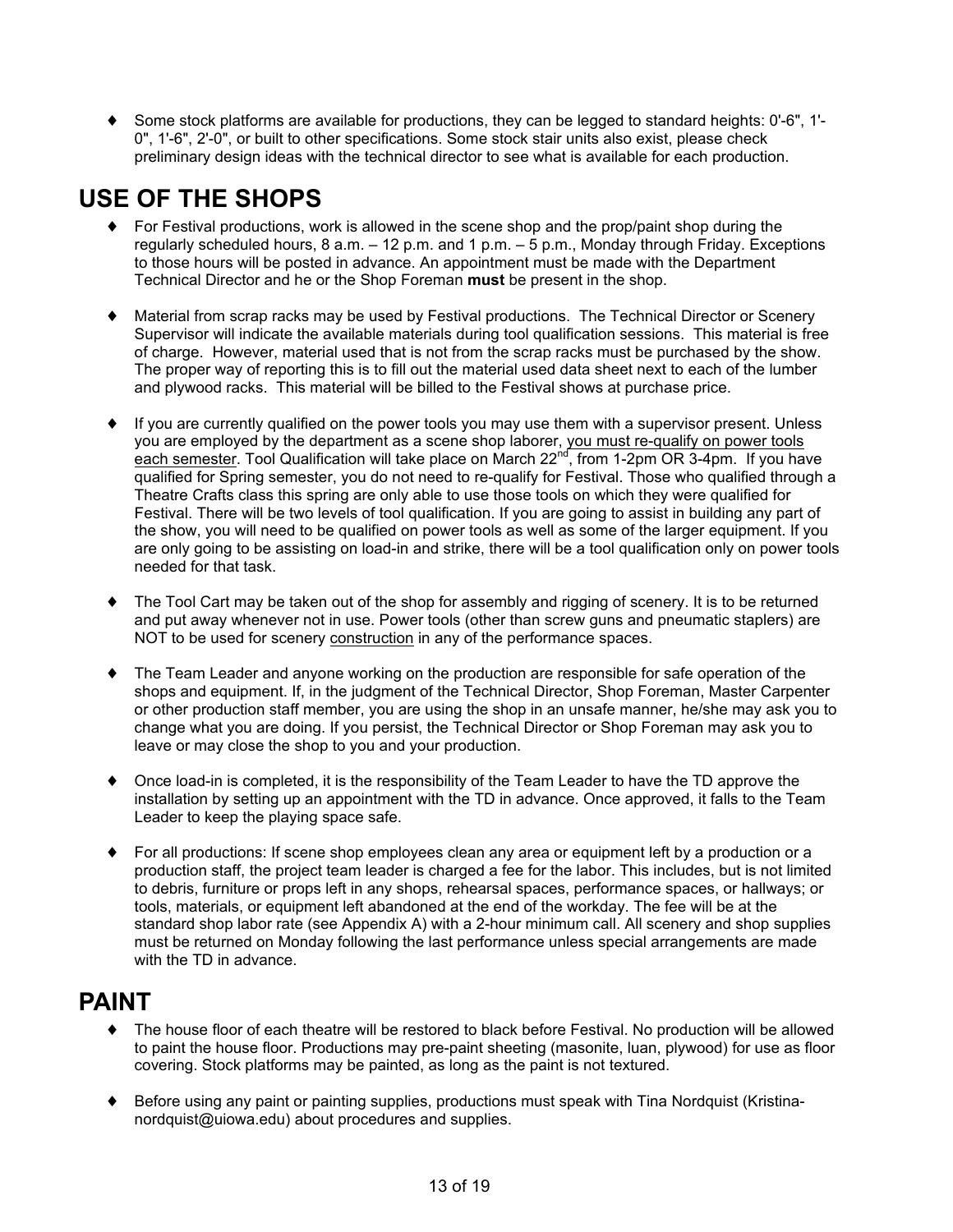# **LIGHTING**

♦ Each venue (Mabie, Thayer, Theatre B) will be hung with a rep light plot before the first Festival show loads-in. There will be **no alterations** to the rep plots from production to production. Designers may change color and add templates, and adjust the barrel focus. Designers will be allowed 10 specials in addition to the rep plot fixtures. Specials will be focused during each production's load-in period. **Each production is required to assist in the hang and focus of the Rep Plot.** Copies of the plot will be available from the Electrics TA. Precut gel and templates may be used. New sheets of gel, haze and smoke will be available for a fee. Moving Lights, Studio Spots, Elipscans, Scrollers, Pani Projectors, and 4500 lumen Digital Projectors are not available. There is one 2000 Lumen Projector and MAC Desktop w/Powerpoint available.

Lightboard Assignments: Mabie – Expression 2X, Thayer-Expression 2X, Theatre B-Express 125

- ♦ Standard cut gel, gobos and a selection of frames are available in Room 184A. All equipment pulled MUST be recorded on a sign out sheet provided in Room 184A. Make sure to note the condition of any used gobos, as those gobos not returned or those returned damaged will be charged to the production (approximately \$11.00 each). Gel may be purchased out of your show's budget. There will be no cash sales of any type. Full sheets of gel are available from the Electrics Supervisor at \$4.10 per sheet, regardless of how many cuts you make from them.
- Any electrics equipment other than the theatre's normal lighting instrument inventory, cable and supplies must be obtained through the Electrics Supervisor. Time for obtaining these items must be scheduled in advance with the Electrics TA (Andrew Stewart). Electrics is typically open Monday through Friday from 1pm to 5pm. All pulling of equipment must take place during those hours. No exceptions will be made. When you are done pulling your equipment, you must be signed out by an Electrics staff person. At that time you will arrange a time to return your equipment.
- Instruments are not to be moved from one theatre to another without prior approval of the Electrics Supervisor. Copies of the rep plot are available from the Electrics Office. Light cues for each show should be stored to disk each evening before the board is turned off. Each show is responsible for providing its own disk.
- Productions may request the use of the Infrared Monitor System. To use the Infrared Monitor System (which enables your SM to see movement on stage in the dark) your LBO will need to turn on the camera and light source prior to performance and make sure they are turned off again after each performance. The infrared lamps are expensive and burn out quickly. The camera can be damaged by extended use.
- ♦ At strike, collect all gear to be returned at your scheduled time. Those items that were checked out from other locations should be returned within 2 days of strike as scheduled with the Electrics TA. Instruments should be struck and returned to storage positions with the barrels and shutters in all the way. Strike all cable and make sure that the catwalks and grid are clean and tidy. Strike any floor mounts and return to storage. Clean the booth so it is ready for the next production. The standard rep plot needs to be restored during strike. All other instruments need to be returned to their storage locations. If the standard hang was used for the production simply strike color and gobos, leaving the instruments hung and plugged. The fact that the grid might not have been restored when you moved in should be noted, but it does not absolve you of the responsibility to restore it after your production. When you return your equipment to the electrics cage (Room 184A), it is your responsibility to return all equipment to its proper location (this includes re-filing cut gels). If the standard rep plot is not restored during your strike, the restoration will be done by staff at the standard shop labor rate (see Appendix A) (see Appendix A) with a two-hour minimum call.
- If you have problems other than lamp burnouts, please report difficulties to the electrics dept. All repairs will be made during electrics shop work hours. NO REPAIRS ARE TO BE DONE BY ANYONE OTHER THAN ELECTRICS PERSONNEL.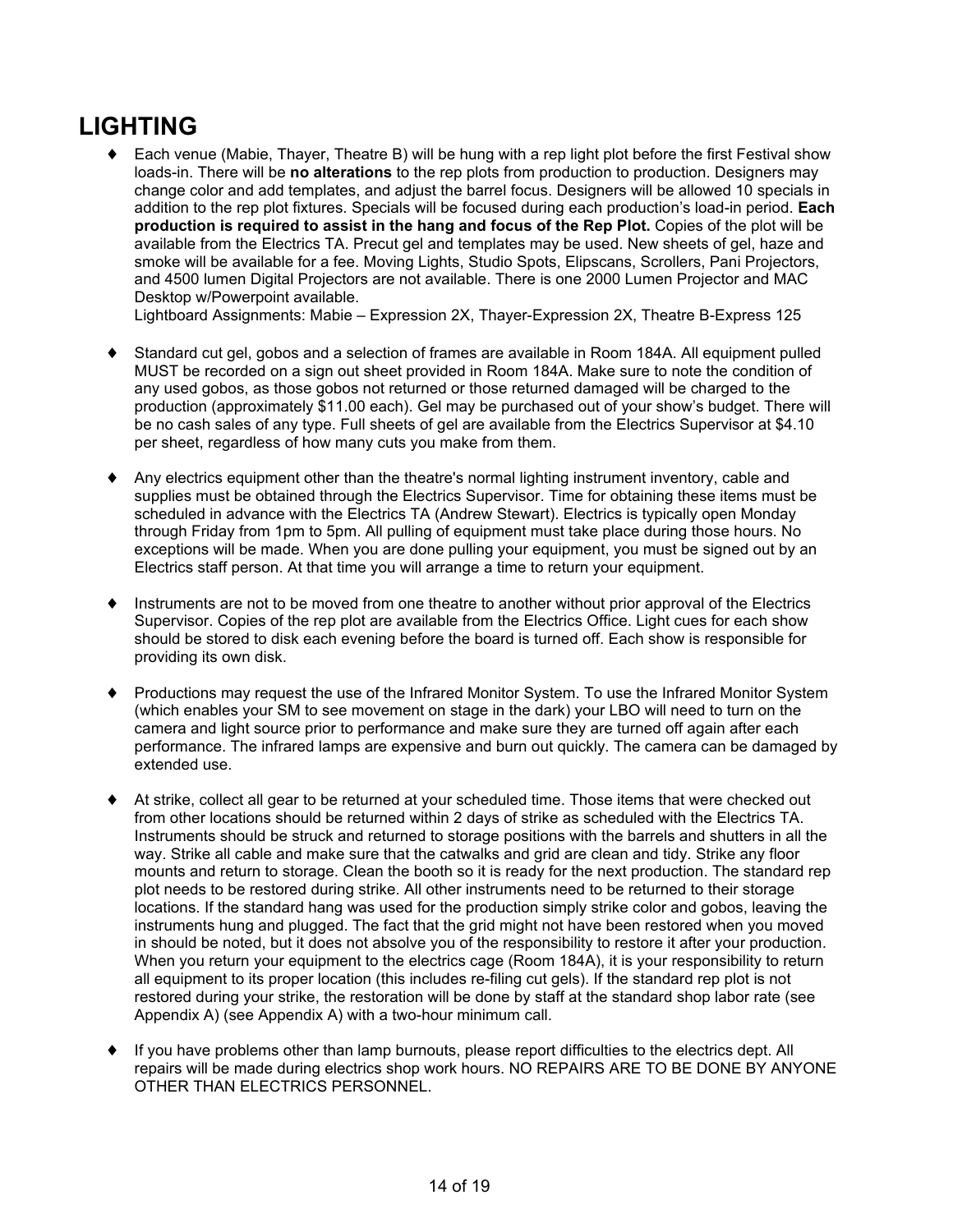♦ Board operators are expected to have completed Theatre Crafts. If not, a quick refresher can be arranged with the electrics TA based on available times during the normal work day. Schedule early to avoid conflicts. If you wait to schedule a training class you may miss out on the opportunity.

## **SOUND**

- ♦ There will be a standard speaker configuration in each venue (Mabie, Theatre B). Each space will contain four (4) speakers, three (3) amplifiers, SFX System, and two (2) CD players. There will be no alteration to this configuration from production to production. Information on additional equipment is available from Eric Burchett.
- Additional speakers, microphones and other equipment may be checked out through Paul Collins. Use of additional equipment is based on availability and discretion of Paul Collins. All plans beyond using standard equipment must be discussed with and approved by the Lighting and Sound Supervisor at least one week prior to load in. Moving equipment from one theatre to another is not allowed.
- ♦ Only qualified personnel having successfully completed the department's Sound Design class may use the Sound Studio recording/editing facilities. Team leaders for productions without personnel trained on editing equipment may record single tracks from prerecorded medium to a single CD for ease in playback. This must be done during the Lab Assistant's (Paul Collins) studio hours, and times to do so must be set up with the assistant. All use of the equipment is at the discretion of the Lab Assistant.
- ♦ Recordable material must be purchased by the production. This can be accomplished by contacting the Lighting and Sound Supervisor (Eric Burchett) to purchase the medium for the production. See the Lighting and Sound Supervisor if you need to buy recordings; those too are charged to your production account and become part of our department's library. There are some sound effects records and CDs available for use in the recording/editing facility. They may not be removed from the sound studio.
- ♦ Productions utilizing sound must provide a dedicated Sound Board Operator. This individual must be provided by the Team Leader and need not have previous experience running sound. The SBO must complete a half-hour training session with Lab Assistant prior to the beginning of tech rehearsals. Only those having completed training may operate any of the sound equipment. Failure to follow this rule will result in the loss of the ability to use the department's equipment for the production.
- ♦ After tech rehearsals and/or performances, all microphones and other sound equipment used onstage or in the house must be struck each evening and locked up in the booth.
- ♦ For strike, any additional equipment must be left stacked in the booth where the Lab Assistant will retrieve it. Please restore the booth to a clean and tidy state, ready to be used by the next production. Turn off all monitors. Anything left in the booth that doesn't belong will be thrown away.
- ♦ THERE IS TO BE NO FOOD OR DRINK IN ANY OF THE BOOTHS. Violations will result in a fine of \$25.00 charged to your production.
- ♦ REMINDER: Most recordings you may wish to use are covered by the University's licensing agreements and may be copied for use in productions. If there is a question about copyright permission, it must be raised in time to clarify the status of the material and, if necessary, to write for and receive permission to copy. See the Production Manager for more detailed information.
- ♦ If shop personnel must clean any area, booth, or studio or return equipment to storage, the production team leader is charged at the standard shop labor rate (see Appendix A) with a 2-hour minimum call. Team Leaders will also be charged for lost, stolen, or excessively damaged equipment.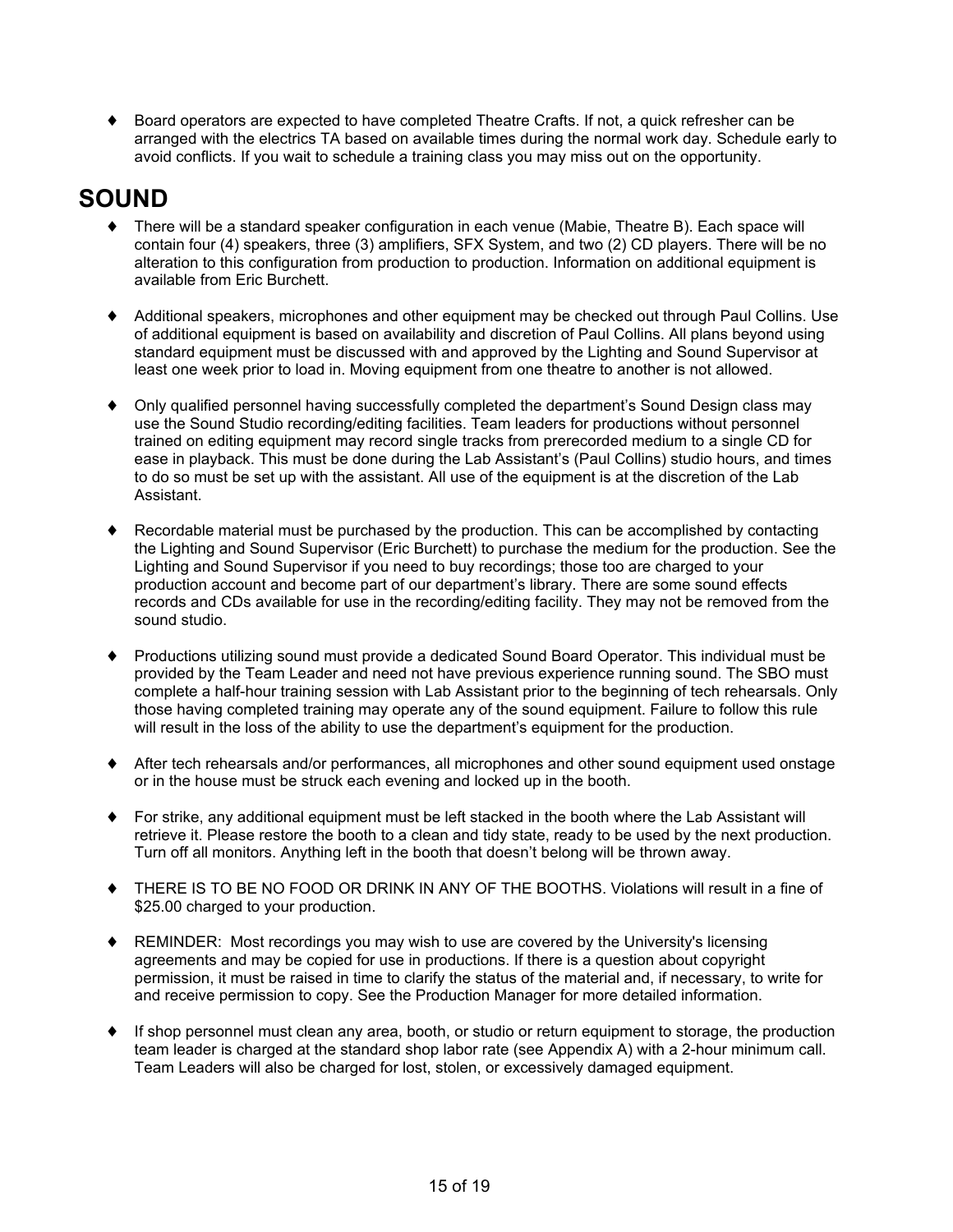### **USE OF THEATRICAL SMOKE, HAZE, AND OPEN FLAME**

- ♦ Theatrical smoke or haze may be used and will be charged to the production's budget. See the Electrics Supervisor for cost estimates.
- ♦ Productions wishing to use theatrical smoke, haze, and open flame of any type must receive special permission by the Technical Director and the Lighting and Sound Supervisor. Theatrical smoke or haze is available for Festival productions and must only utilize department equipment. All uses of theatrical smoke, haze, or open flame must meet local fire code regulations. Training on the use of the smoke/haze units must be completed prior to checking out the units from the Electrics TA.
- ♦ If your production requires theatrical smoke or haze you must make special arrangements with the Production Stage Manager to disable the building's fire sensors. You may not even test a smoke or haze machine before doing this. If the fire alarms sound (which will happen with a small amount of smoke in the air) the building is evacuated and the Fire Department is called. A false alarm is very expensive and will be charged to your production. Requests to disable the fire sensors must be submitted at least 2 business days prior to first use. The request must contain the following information:

#### Production

Team Leader Contact Information

Type of Smoke and/or Haze Device and its location in the performance space Each day and time block that the device(s) will be used. Include warm-up time and time for the smoke/haze to dissipate. Please list all uses of the smoke/haze on a single request.

### **SEATING**

- ♦ All productions in Mabie (unconventional seating), Thayer and Theatre B must seat at least 132.
- ♦ The seating units in Thayer Theatre may be rearranged with permission and under the direct supervision of the Technical Director. Moving these units is an extremely time-consuming task, as rearrangement requires resetting railings and re-plugging aisle lights. Designers and Directors working in Thayer Theatre must meet audience safety requirements in their seating arrangements in regards to the railings and aisle lights. There must be two exits accessible to and clearly marked for the audience. Unused seating units stored in hallways outside the theatre must be arranged so that hallways are clear for traffic and the unused seats will not be soiled or damaged. Productions using Thayer theatre are encouraged to agree on a seating arrangement as it will take a considerable amount of time to rearrange the units during load in.
- ♦ For productions and readings in Room 172, maximum total people is 70, including cast and production personnel. Chairs in rows must be attached to each other. Both exits must be accessible to audience members. Please refer to the diagram posted in the space for seating configurations. See the Departmental Secretary for the key to the chair lock-up.
- Some basic rules for seating in all performance spaces are:
	- o Two fire exits must be clearly marked with illuminated signs at all times.
	- $\circ$  54" exit aisles leading to each door, and through each door to an exit out of the building must be kept illuminated and clear of any obstacle, i.e. tables, chairs, cables, rugs, or curtains.
	- $\circ$  A patron must not have to cross more than six seats to get to an aisle (no more than 13 seats in a row IF the row has aisles on both sides).
	- $\circ$  A row serving seating on one side may be no narrower than 36", a row serving seating on two sides may be no narrower than 42".
	- $\circ$  There must be 36" from the front edge of the front seat to any obstacle in the playing area (3') to the front row armrest if the seats automatically retract as in Theatre B).

There are a number of other fire and safety code restraints. The Technical Director can advise you on meeting these restraints.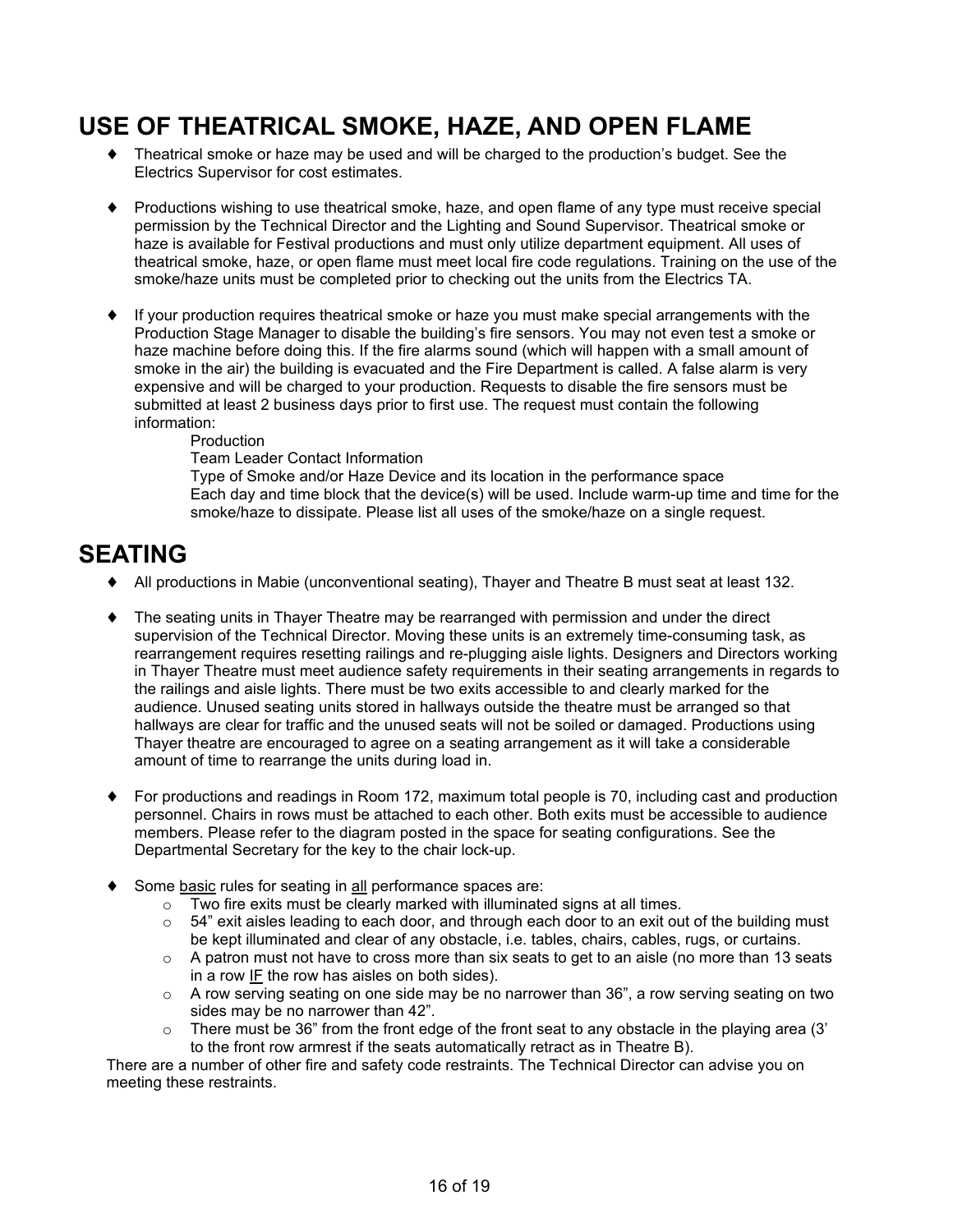# **STRIKE**

- ♦ After your production closes, the theatre and dressing rooms must be left empty and clean. Note the condition of the space when you load-in, but the previous condition does not absolve you of this responsibility. Mirrors and counters in the dressing rooms must be wiped clean. The floor of the theatre must be swept clean and mopped if necessary. If brooms, mops, etc. are taken from the shop for cleanup, they must be returned there, even between performances or rehearsals. If it is necessary to employ people to do cleanup for you, the cost will be charged to your account, even if you are not personally responsible for the problem.
- ♦ Strike must be complete by 1:00 a.m.

# **HOUSE MANAGEMENT AND TICKET SALES**

- ♦ Tickets will be sold at the box office from 12-1:30p.m. Monday Friday and 1 hour before curtain of each performance. All shows are general admission. Admission is free for students this year, but they must still have a ticket. Only 1 ticket per student, per show, will be allowed. Cast reservations may be made for out of town guests only, and will only be kept until 10 minutes before curtain.
- ♦ Tickets are free for all University students; non-students must purchase tickets. It is possible for someone outside of the department who has made a major contribution to the show to receive a comp ticket, but it must be approved by the Division's Marketing Manager, Judith Moessner.
- ♦ All Festival productions will be staffed by a departmental House Manager who will handle all front-ofhouse duties. The Team Leader and Stage Manager should work with the House Manager to clarify procedures regarding the time of house opening, late seating, etc. before the first performance.
- ♦ No production personnel may admit audience members to the theatre through backstage doors. All audience members must come through the front doors of the theatre. Ticket revenues lost to patrons that "sneak in" may be charged to the Team Leader.
- ♦ Audience members may not enter the theatre with food or drinks. Audiences may not smoke, nor may they take photographs or video tape during a performance.
- If strobe lights, smoking, theatrical smoke and/or haze, nudity, gunshots (or other loud noises) or profanity is used in the performance, a sign should be posted outside the theatre. Judith Moessner must be notified if these occur within your production and she can assist you post portable signs, since taping up signs on the paneled walls and doors of the lobby is prohibited.
- ♦ There is to be no seating on the galleries and catwalks in Thayer Theatre and Theatre B. Such use is illegal. These areas are used strictly for lighting, sound and effects (and in rare instances where permission is granted in the production meeting, for actor entrances and exits). In Thayer Theatre, all entrances to these areas should be locked before each performance. Persons may not be seated in individual, unattached chairs or in seating aisles. This is a violation of fire laws.

# **PUBLICITY**

- ♦ The following is due to Judith Moessner by Monday, April 12 at 5:00 p.m.: 1 sentence (up to 20 word) description of play for the press release Playbill information: Artistic staff Cast in order of appearance (with correctly spelled actor names) Setting Production & Stage crew
	- Bios for playwrights, directors, designers, SMs & Dramaturgs (includes reading playwrights)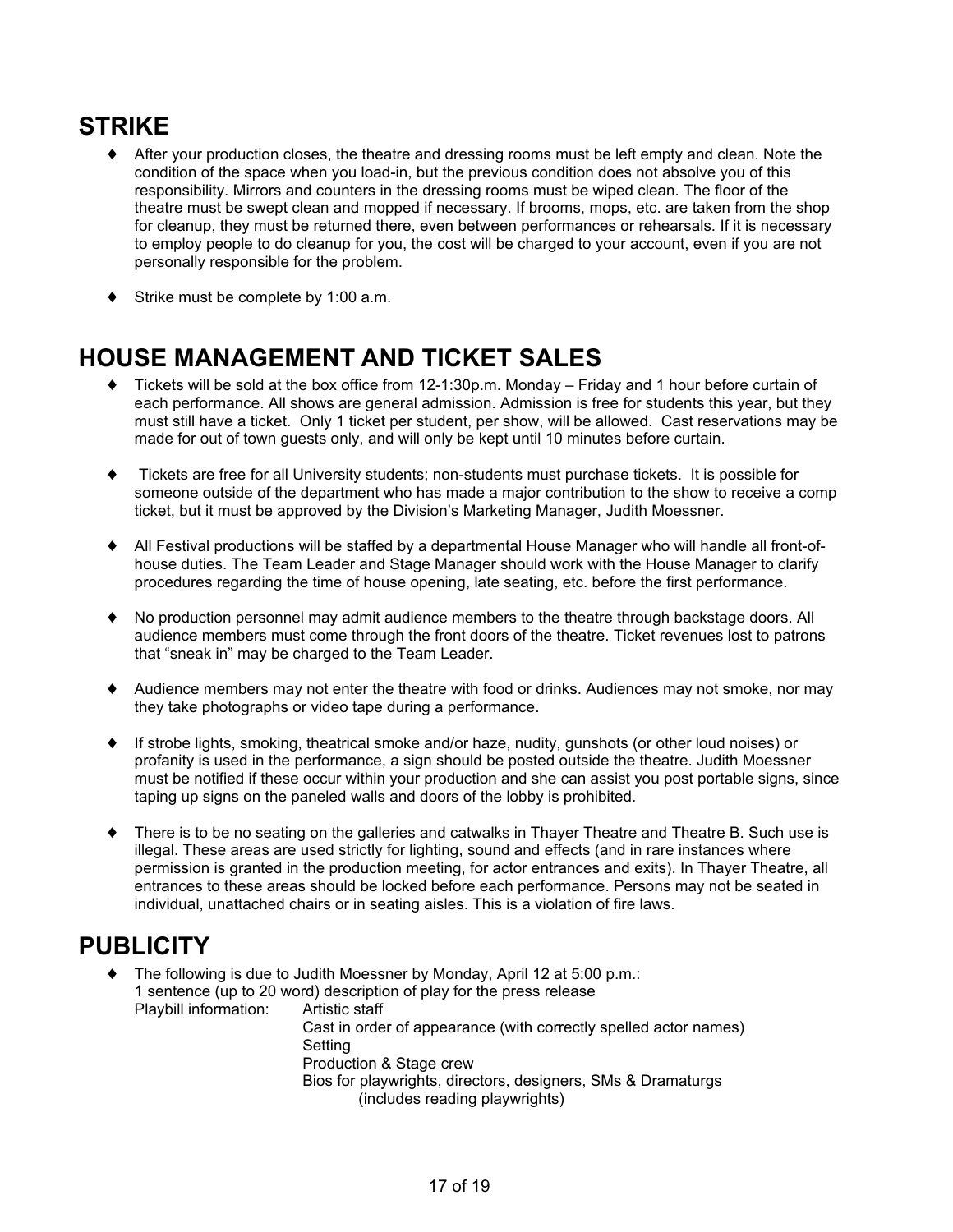# **FINAL NOTES**

- ♦ Reminder: Each production is guaranteed only 3 days in the performance space: Load-In, Tech, and Performance.
- $\blacklozenge$  There will be no work allowed in the building between 12:00 a.m.  $-8:00$  a.m. Strike must be completed by 1:00 a.m.
- ♦ Anything considered unsafe will be removed without prior warning.
- Most classes for majors in the department are cancelled during Festival Week, but not all. Non-majors classes are not cancelled. Be prepared to work around class-schedules outside the building as well.
- ♦ The Festival PSM will recruit crew members for each production. The goal, but not guarantee, is to provide 3 crew members for each show. Productions may recruit crew on their own as well.
- ♦ Repeated failure to attend the meetings and breaking rules may result in penalty. These guidelines are intended to ensure safety and equality. If you have any questions, please contact Gina Mantione, Festival PSM or the head of the department in question.

# **Appendix A: ESTIMATED COSTS**

Shop Labor Rate:

The labor fee for any of the production shops is approximately \$22/hour. This will be charged to a production's budget if the shop has to clean up after the production.

Tape:

Black Gaff: \$14.25 White Gaff: \$14.25 Spike Tape: \$4.00 Glow Tape: \$12.75

### **Appendix B: THEATRE ARTS PRODUCTION PERSONNEL**

If you have any questions about the above procedures, the Production Unit and Theatre Staff will be able to help you. The Department also makes available copies of the Graduate and Undergraduate Handbook, which detail procedures.

| <b>Festival Coordination</b>              | Art Borreca, Festival Coordinator<br>353-2401                    |
|-------------------------------------------|------------------------------------------------------------------|
| <b>Festival Stg. Mgt., Gen. Questions</b> | Gina Mantione, Festival Production Stage Manager<br>609-576-9890 |
| <b>Overall Supervision</b>                | Bryon Winn, Director of Theatre<br>335-2411                      |
| Copies, Gen. Admin                        | Hillary Foster, Department Secretary<br>335-2700                 |
| <b>Props, Furniture</b>                   | Craig Kelchen, Properties Master<br>335-2701                     |